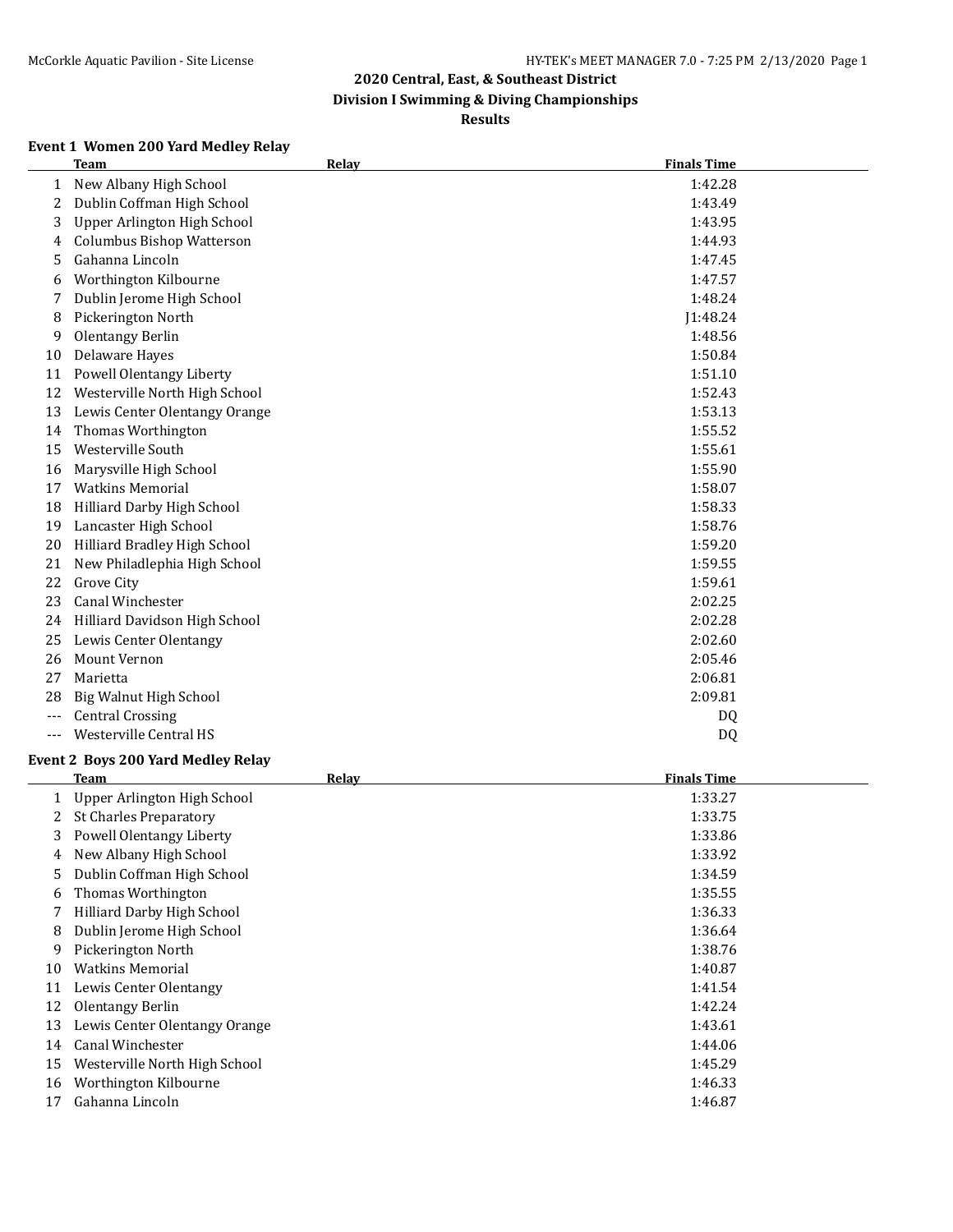**Division I Swimming & Diving Championships**

#### **Results**

## **(Event 2 Boys 200 Yard Medley Relay)**

|       | Team                          | <b>Relav</b> | <b>Finals Time</b> |
|-------|-------------------------------|--------------|--------------------|
| 18    | Hilliard Bradley High School  |              | 1:47.06            |
| 19    | Hilliard Davidson High School |              | 1:47.34            |
| 20    | Grove City                    |              | 1:47.92            |
| 21    | Reynoldsburg                  |              | 1:47.97            |
| 22    | Marion Harding High School    |              | 1:48.52            |
| 23    | Westerville South             |              | 1:51.06            |
| 24    | Pickerington Central          |              | 1:51.73            |
| 25    | Marysville High School        |              | 1:53.94            |
| 26    | Big Walnut High School        |              | 1:54.55            |
| 27    | <b>Columbus Whetstone</b>     |              | 1:57.62            |
| $---$ | Westerville Central HS        |              | DQ                 |
| $---$ | Delaware Hayes                |              | DQ                 |

## **Event 3 Women 200 Yard Freestyle**

|    | Name                            |           | Yr School                          | <b>Finals Time</b> |
|----|---------------------------------|-----------|------------------------------------|--------------------|
| 1  | Sabol, Kristyn E                |           | SR Dublin Coffman High School      | 1:50.16            |
| 2  | Lachey, Mia E                   |           | SR New Albany High School          | 1:50.43            |
| 3  | Geringer, Maya E                | SR        | Dublin Jerome High School          | 1:50.70            |
| 4  | Reardon, Erin M                 | SR        | Upper Arlington High School        | 1:51.90            |
| 5  | Grether, Libby C                | FR        | Dublin Jerome High School          | 1:52.36            |
| 6  | Reetz, Reagan                   | SO.       | Gahanna Lincoln                    | 1:53.88            |
| 7  | Crumbley, Kiara L               | JR        | New Albany High School             | 1:54.07            |
| 8  | Schimming, Hope                 | <b>FR</b> | New Albany High School             | 1:54.71            |
| 9  | Colombo, Caroline E             | IR        | Upper Arlington High School        | 1:56.60            |
| 10 | Campbell, Nanami                | SO.       | Worthington Kilbourne              | 1:57.51            |
| 11 | McGrath, Anna C                 | SO.       | Lewis Center Olentangy             | 1:57.55            |
| 12 | Meeting, Carly                  | FR        | New Albany High School             | 1:57.59            |
| 13 | Payton, Gwyneth                 | SO.       | Gahanna Lincoln                    | 1:57.88            |
| 14 | Ruff, Libby                     | SO.       | <b>Columbus St Francis Desales</b> | 1:57.96            |
| 15 | Knodel, Alexandria J            | SO.       | Lewis Center Olentangy Orange      | 1:58.60            |
| 16 | Price, Teagan                   |           | FR Columbus Bishop Watterson       | 1:58.69            |
| 17 | Kauderer, Regan H               |           | FR Lewis Center Olentangy          | 1:59.20            |
| 18 | Yang, Michelle T                | SO.       | Dublin Jerome High School          | 1:59.48            |
| 19 | Petras, Stella M                | SO.       | Upper Arlington High School        | 2:00.41            |
| 20 | Elliott, Sophia J               | IR        | Upper Arlington High School        | 2:00.51            |
| 21 | Hofmeister, Morgan              |           | FR Powell Olentangy Liberty        | 2:00.60            |
| 22 | Morcher-Thaller, Morgan         | SO.       | Hilliard Darby High School         | 2:02.91            |
| 23 | Williams, Maggie L              | SR        | <b>Mount Vernon</b>                | 2:03.30            |
| 24 | Laycock, Caitlyn E              | <b>SR</b> | Dublin Jerome High School          | 2:03.56            |
| 25 | Abahazi, Elizabeth              | SR        | Delaware Hayes                     | 2:04.15            |
| 26 | Smrecansky, Rissa A             | <b>FR</b> | Hilliard Davidson High School      | 2:05.66            |
| 27 | Wester, Madison                 |           | JR Hilliard Bradley High School    | 2:05.92            |
| 28 | Simashkevich, Kayla             | FR        | Westerville North High School      | 2:07.00            |
| 29 | Jones, Bella                    | SO.       | Pickerington Central               | 2:07.70            |
| 30 | Lisch, Morgan                   | FR        | Powell Olentangy Liberty           | 2:09.38            |
|    | Event 4 Boys 200 Yard Freestyle |           |                                    |                    |
|    | Name                            |           | Yr School                          | <b>Finals Time</b> |
| 1  | Jay, Hayden F                   |           | JR Upper Arlington High School     | 1:39.22            |
| 2  | Smith, Carson A                 |           | SO Dublin Jerome High School       | 1:40.84            |
| 3  | Shaw, Ethan R                   |           | SR Dublin Coffman High School      | 1:41.47            |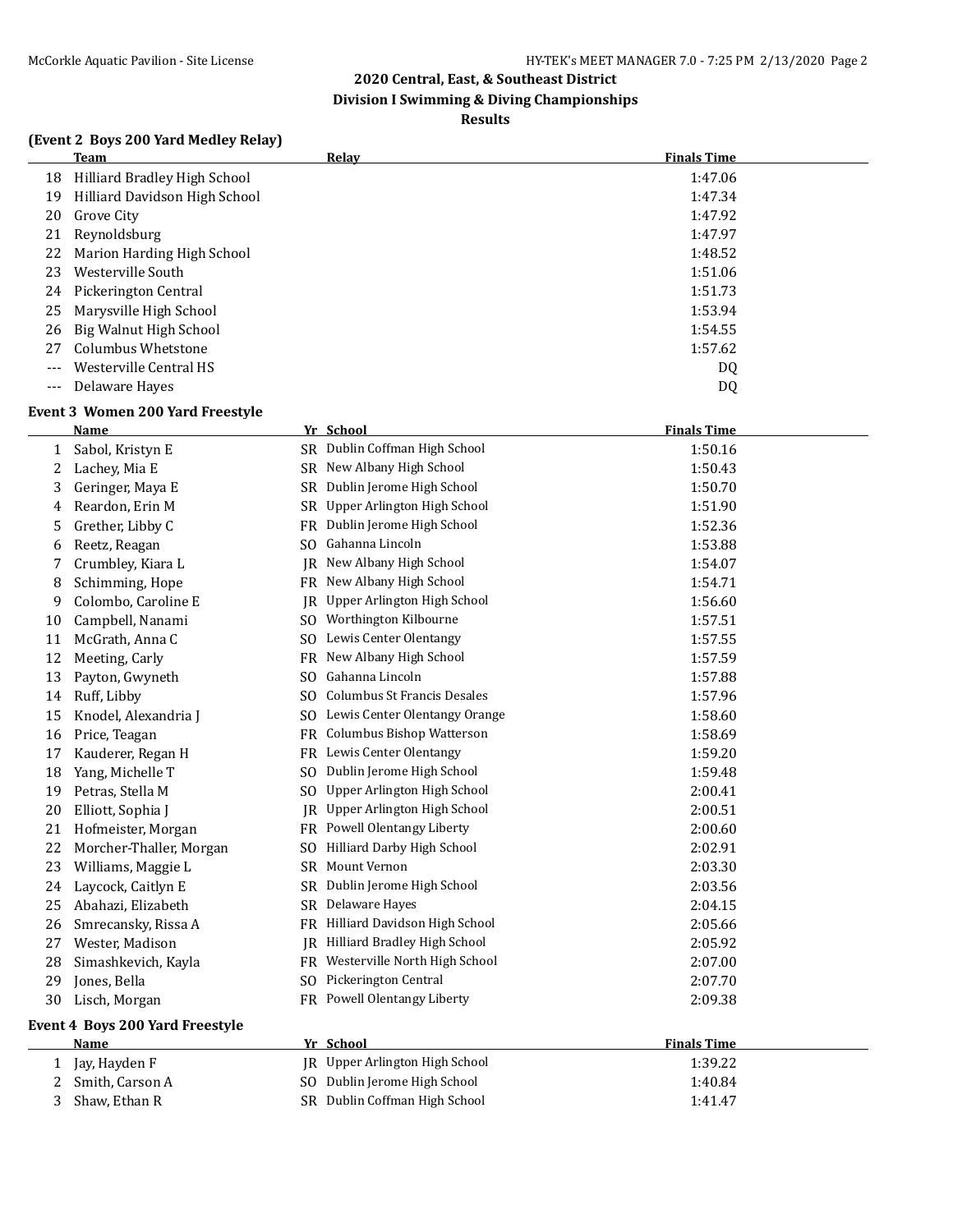#### **(Event 4 Boys 200 Yard Freestyle)**

## **Name Yr School Finals Time** 4 Peck, Mason SO Hilliard Darby High School 1:41.49 5 Stevenson, Ben SO St Charles Preparatory 6 1:43.56 6 Bateman, Chase  $\vert R \vert$  St Charles Preparatory 1:44.07 7 Irwin, Mason **IR** Hilliard Darby High School 1:44.62 8 Borchers, Will J JR St Charles Preparatory 1:44.98 9 Ventresca, Antonio R SR Upper Arlington High School 1:45.09 10 Weis, Gavin SO Powell Olentangy Liberty 1:45.27 11 Ray, Thomas J JR Upper Arlington High School 1:45.89 12 White, Spencer T SR Pickerington North 1:46.07 13 Bower, Braden JR Hilliard Darby High School 1:46.40 14 Sherrer, Dean T FR Dublin Jerome High School 1:46.41 15 Schimming, Caleb JR New Albany High School 1:47.37 16 Barnes, Zach **FR** Thomas Worthington **1:48.01** 17 Colombo, Caden D FR Upper Arlington High School 1:48.49 18 Ingram, Dylan J SR Powell Olentangy Liberty 1:49.45 19 Bucher, Caleb SR Delaware Hayes 1:49.71 20 Lambert, Zach 12 Olentangy Berlin 1:49.94 21 Weidenhamer, Graham O JR Lewis Center Olentangy Orange 1:50.09 22 Charles, Gabriel SO Westerville North High School 1:50.13 23 Lloyd, DJ E SO Dublin Jerome High School 1:50.58 24 Ambler, Nathan **FR** Worthington Kilbourne 1:50.74 25 Hutson-Comeaux, Max SO Reynoldsburg 1:50.86 26 Gaier, Aiden **FR** Powell Olentangy Liberty **1:52.92** 1:52.92 27 Taylor, Derek SR Thomas Worthington 1:54.10

**2020 Central, East, & Southeast District Division I Swimming & Diving Championships Results**

- 28 Gjurevski, Marko SO Dublin Scioto 1:54.59
- 29 Deerwester, Mason M SO Hilliard Davidson High School 1:57.24
- --- Edwards, Christopher A SR St Charles Preparatory Charles Present Charles Present Charles Preparatory DFS

#### **Event 5 Women 200 Yard IM**

|    | <b>Name</b>        |     | Yr School                        | <b>Finals Time</b> |
|----|--------------------|-----|----------------------------------|--------------------|
| 1  | Andrews, Ellie G   |     | IR Dublin Coffman High School    | 2:01.67            |
| 2. | Belli, Marie       |     | FR Gahanna Lincoln               | 2:03.13            |
| 3  | Boals, Sydney      |     | JR New Albany High School        | 2:03.79            |
| 4  | Peroni, Martina J  | SO. | Lewis Center Olentangy           | 2:05.22            |
| 5. | Hensley, Mia S     | SO. | Lancaster High School            | 2:07.02            |
| 6  | Hitler, Kendall    | SO. | Gahanna Lincoln                  | 2:08.29            |
|    | Kuriger, Cameron E | SO. | Lewis Center Olentangy           | 2:09.42            |
| 8  | Nation, Staci M    | 10  | Olentangy Berlin                 | 2:09.94            |
| 9  | Kiss, Sami         | SO. | Gahanna Lincoln                  | 2:10.07            |
| 10 | Saribalas, Stacy M |     | IR New Albany High School        | 2:10.43            |
| 11 | Fisher, Eloise     | SO. | Gahanna Lincoln                  | 2:10.67            |
| 12 | Cherok, Lucia D    | SO. | <b>Columbus Bishop Watterson</b> | 2:10.82            |
| 13 | Ellsworth, Emily   | SO. | Westerville South                | 2:10.87            |
| 14 | Sims, Kaitlyn      | IR  | Hilliard Bradley High School     | 2:11.50            |
| 15 | Downs, Marisa C    | SO. | New Albany High School           | 2:11.52            |
| 16 | Smith, Lauren A    | SO. | Dublin Jerome High School        | 2:11.93            |
| 17 | Delma, Paige       | FR  | Worthington Kilbourne            | 2:12.34            |
| 18 | Das, Cameron       | IR  | Dublin Coffman High School       | 2:15.08            |
| 19 | Turnbull, Regan A  |     | IR Pickerington North            | 2:16.03            |
| 20 | Rush, Lindsey C    |     | SR Upper Arlington High School   | 2:16.20            |
| 21 | Gehring, Brogan F  |     | SR Hilliard Davidson High School | 2:16.60            |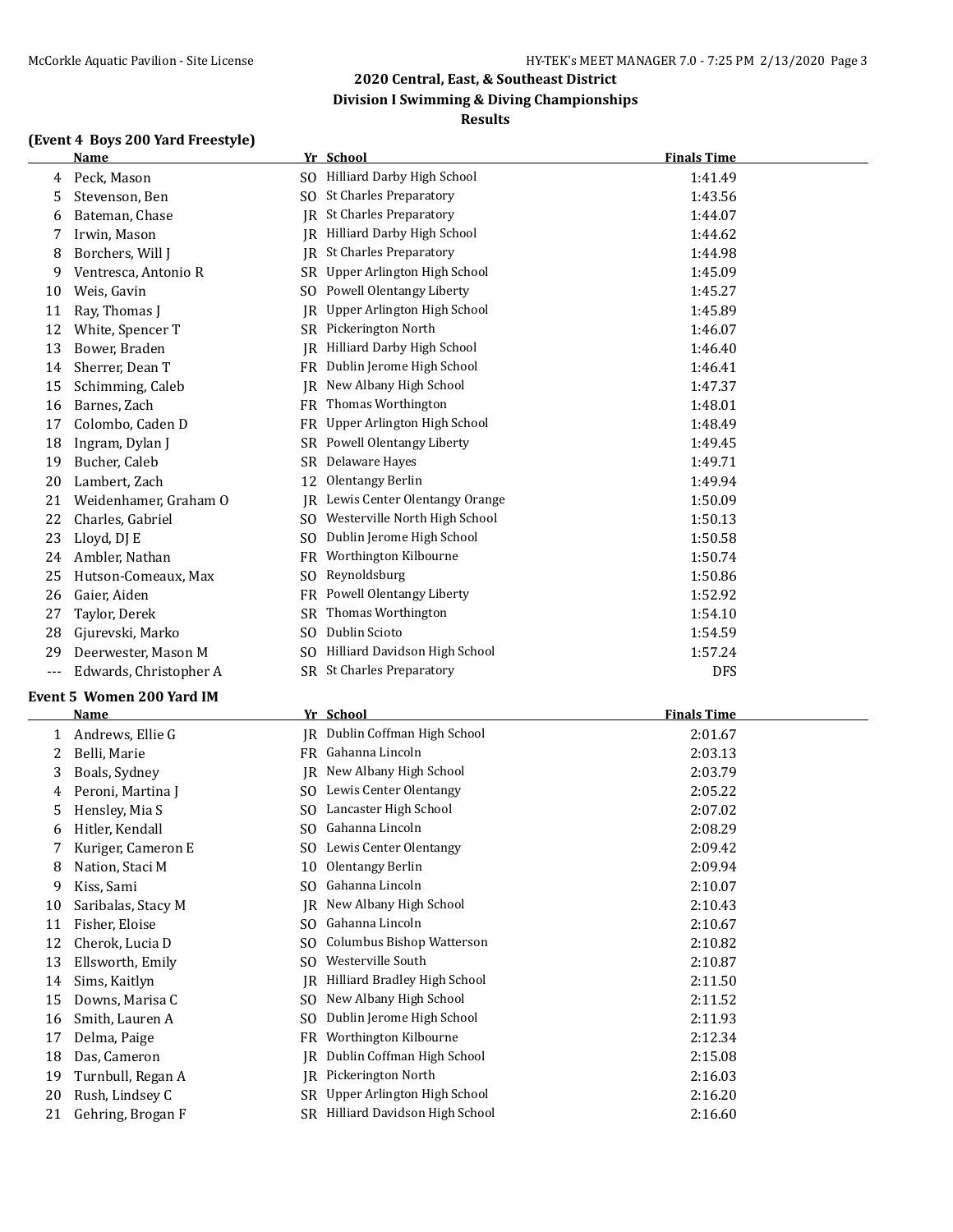**Division I Swimming & Diving Championships**

#### **Results**

| (Event 5 Women 200 Yard IM) |  |  |  |  |
|-----------------------------|--|--|--|--|
|-----------------------------|--|--|--|--|

|       | <b>Name</b>                            |     | Yr School                               | <b>Finals Time</b> |
|-------|----------------------------------------|-----|-----------------------------------------|--------------------|
| 22    | Logan, Emma C                          |     | <b>IR</b> Lewis Center Olentangy Orange | 2:16.84            |
| 23    | Harper, Christine                      |     | SR Westerville North High School        | 2:17.14            |
| 24    | Harness, Emily E                       |     | JR Pickerington North                   | 2:17.41            |
| 25    | First, Ava L                           |     | 9 Olentangy Berlin                      | 2:17.48            |
| 26    | Croci, Ceci R                          |     | FR Upper Arlington High School          | 2:17.80            |
| 27    | Gregory, Molly                         |     | FR Marysville High School               | 2:18.25            |
| 28    | Stacey, Gwen                           |     | FR Westerville South                    | 2:18.39            |
| 29    | Sherrer, Claudia J                     |     | IR Dublin Jerome High School            | 2:19.13            |
| 30    | Perry, Lauren                          |     | SR Dublin Scioto                        | 2:20.73            |
|       | Event 6 Boys 200 Yard IM               |     |                                         |                    |
|       | <u>Name</u>                            |     | Yr School                               | <b>Finals Time</b> |
|       | 1 Aurnou-Rhees, Spencer R              |     | SO St Charles Preparatory               | 1:49.83            |
| 2     | Gooding, Grant D                       |     | FR Upper Arlington High School          | 1:52.05            |
| 3     | James, Reno M                          |     | SR Dublin Jerome High School            | 1:52.75            |
| 4     | Fry, Blake                             |     | SR Canal Winchester                     | 1:53.14            |
| 5     | Davis, Austin T                        |     | SR Dublin Jerome High School            | 1:53.72            |
| 6     | Elsrod, Will S                         |     | <b>IR</b> St Charles Preparatory        | 1:54.26            |
| 7     | Daly, Patrick                          |     | JR New Albany High School               | 1:54.34            |
| 8     | Robinson, Brogan                       |     | 10 Olentangy Berlin                     | 1:54.91            |
| 9     | Davis, Alex J                          |     | SO Dublin Jerome High School            | 1:55.03            |
| 10    | Nadur, Joseph Z                        |     | SO Dublin Coffman High School           | 1:55.16            |
| 11    | Lennox, Thomas F                       |     | SR St Charles Preparatory               | 1:56.25            |
| $*12$ | Yeager, Hayden                         | IR  | Westerville North High School           | 1:56.99            |
| $*12$ | Schul, Jakob S                         |     | JR Upper Arlington High School          | 1:56.99            |
| 14    | Lu, Andy P                             |     | FR Dublin Jerome High School            | 1:57.05            |
| 15    | Steele, Sam                            |     | SR Thomas Worthington                   | 1:57.81            |
| 16    | Grubbs, Eli M                          |     | SR Powell Olentangy Liberty             | 1:58.01            |
| 17    | Oshida, Brendan J                      |     | SR Dublin Coffman High School           | 1:58.10            |
| 18    | Riegler, McCord                        |     | <b>JR</b> Gahanna Lincoln               | 2:00.05            |
| 19    | Hopkins, Jared                         |     | SO Hilliard Darby High School           | 2:02.00            |
| 20    | Schwartz, Marcus                       |     | FR Pickerington North                   | 2:02.04            |
| 21    | Johanssen, Owen D                      |     | FR Hilliard Davidson High School        | 2:02.66            |
| 22    | Daniel, Connor W                       |     | SR Pickerington North                   | 2:04.63            |
| 23    | Sells, Nick A                          |     | SR Powell Olentangy Liberty             | 2:05.13            |
| 24    | Hamilton, Parker P                     |     | SR Teays Valley High School             | 2:05.56            |
| 25    | List, Mitchell H                       |     | JR St Charles Preparatory               | 2:05.71            |
| 26    | Trace, Jack F                          |     | FR Upper Arlington High School          | 2:05.83            |
| 27    | Pabst, Clark T                         |     | FR Upper Arlington High School          | 2:06.25            |
| 28    | Denny, AJ                              |     | SO New Albany High School               | 2:07.47            |
| 29    | Perry, David                           | SO. | Dublin Scioto                           | 2:08.24            |
| 30    | Mohler, Ryan                           |     | SO Watkins Memorial                     | 2:08.66            |
|       | <b>Event 7 Women 50 Yard Freestyle</b> |     |                                         |                    |
|       | <b>Name</b>                            |     | Yr School                               | <b>Finals Time</b> |
| 1     | Huddleston, Riley B                    |     | SO Upper Arlington High School          | 22.98              |
| 2     | Smith, Kiah                            |     | SO Westerville Central HS               | 23.30              |
| 3     | Oyster, Olivia G                       | SO. | Columbus Bishop Watterson               | 23.37              |
| 4     | Elkovitch, Lexi A                      |     | SR New Albany High School               | 23.42              |
| 5     | Lachey, Ava M                          |     | SO New Albany High School               | 23.45              |
| 6     | Brown, Mia C                           |     | SR Columbus Bishop Watterson            | 23.46              |
|       |                                        |     |                                         |                    |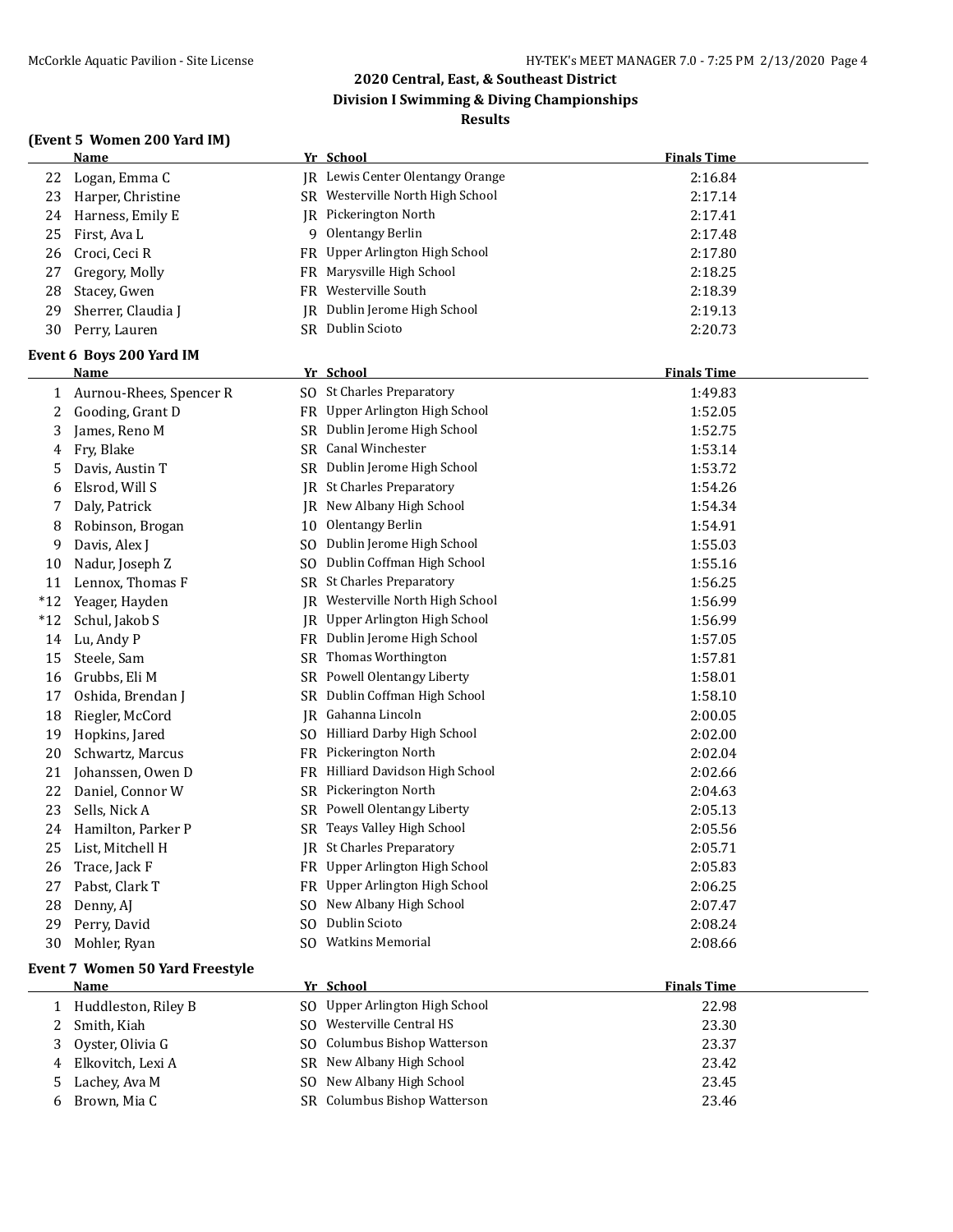#### **Division I Swimming & Diving Championships**

#### **Results**

#### **(Event 7 Women 50 Yard Freestyle)**

|          | <b>Name</b>                       |     | Yr School                        | <b>Finals Time</b> |
|----------|-----------------------------------|-----|----------------------------------|--------------------|
| 7        | Porterfield, Caroline E           |     | SO Upper Arlington High School   | 23.57              |
| 8        | Schueler, Emma K                  |     | JR Upper Arlington High School   | 23.61              |
| 9        | Carter, Mackenzie                 |     | FR Delaware Hayes                | 23.85              |
| 10       | Saczawa, Kate C                   | SR  | Powell Olentangy Liberty         | 24.18              |
| 11       | Bowman, Emma N                    | FR  | Dublin Coffman High School       | 24.20              |
| 12       | Richner, Lauren                   | IR  | Worthington Kilbourne            | 24.28              |
| 13       | Morris, Evie M                    | SO. | New Albany High School           | 24.29              |
| 14       | Kreinbrink, Rylee J               | IR  | Pickerington North               | 24.32              |
| 15       | Hovorka, Olivia R                 | SO  | New Albany High School           | 24.46              |
| 16       | Smith, Kailyn                     | SO. | Delaware Hayes                   | 24.96              |
| 17       | Thompson, Allison                 | IR  | Westerville North High School    | 24.99              |
| 18       | Musselman, Zoe H                  | FR  | Dublin Jerome High School        | 25.02              |
| 19       | Blythe, Regan M                   |     | FR Lewis Center Olentangy        | 25.11              |
| 20       | Antonetz, Sophia                  | SR  | Westerville Central HS           | 25.15              |
| 21       | Lichtner, Kasey                   | IR  | Reynoldsburg                     | 25.18              |
| 22       | Weeks, Macy H                     |     | SR Dublin Jerome High School     | 25.19              |
| 23       | Kauderer, Regan H                 |     | FR Lewis Center Olentangy        | 25.41              |
| 24       | Racke, Christina                  |     | FR Powell Olentangy Liberty      | 25.43              |
| 25       | Rousher, Callista M               | 10  | <b>Olentangy Berlin</b>          | 25.46              |
| 26       | Taylor, Audrey                    | SR  | Thomas Worthington               | 25.49              |
| 27       | Ubert, Caroline K                 | SO. | Upper Arlington High School      | 25.50              |
| 28       | Howard, Haylee                    | SO. | <b>Central Crossing</b>          | 25.55              |
| 29       | Rogers, Aislin S                  | SR  | Dublin Coffman High School       | 25.76              |
|          |                                   |     |                                  |                    |
|          |                                   |     |                                  |                    |
| 30       | Grawe, Morgan                     |     | JR Marysville High School        | 25.88              |
|          | Event 8 Boys 50 Yard Freestyle    |     |                                  |                    |
|          | <u>Name</u>                       |     | Yr School                        | <b>Finals Time</b> |
| 1        | Voss, Avery G                     |     | JR Upper Arlington High School   | 20.02              |
| 2        | Gaver, Nate T                     | IR  | Reynoldsburg                     | 20.62              |
| 3        | Hosler, Christian                 | IR  | Powell Olentangy Liberty         | 20.68              |
| 4        | Morris, Thomas                    |     | JR New Albany High School        | 20.96              |
| 5        | Belli, Johnny                     |     | SR Gahanna Lincoln               | 21.22              |
| 6        | Suarez, Sergio M                  | IR  | Hilliard Davidson High School    | 21.39              |
| 7        | Meyer, Jake C                     |     | SR Upper Arlington High School   | 21.45              |
| 8        | Short, Eli                        | IR  | Thomas Worthington               | 21.49              |
| 9        | Rakowsky, Lukas                   |     | JR St Charles Preparatory        | 21.54              |
| 10       | Nash, Alex J                      |     | SR St Charles Preparatory        | 21.74              |
| 11       | Iversen, Isaac C                  |     | SR Powell Olentangy Liberty      | 21.76              |
| 12       | Randall, Will B                   |     | SR Dublin Coffman High School    | 21.78              |
| 13       | Gehring, Andrew G                 |     | SR Powell Olentangy Liberty      | 21.96              |
| 14       | Eberhardt, Brett C                | IR  | Pickerington Central             | 21.99              |
| 15       |                                   |     | JR New Albany High School        | 22.18              |
| 16       | Helms, Cade                       |     | SR St Charles Preparatory        |                    |
|          | Seidt, Ryan                       |     | JR Hilliard Davidson High School | 22.22              |
| 17<br>18 | Zody, AJ J                        | IR  | Upper Arlington High School      | 22.27<br>22.30     |
| $*19$    | Gooding, Jackson W<br>Chism, Zack | SR  | <b>Watkins Memorial</b>          | 22.32              |
| $*19$    | Martino, Korbin                   | IR  | Canal Winchester                 | 22.32              |
| 21       |                                   |     | <b>IR</b> St Charles Preparatory |                    |
| 22       | Noonan, Sean<br>Mumma, Gavin      |     | SO Pickerington North            | 22.33<br>22.41     |

24 Arlin, Alex M SR New Albany High School 22.48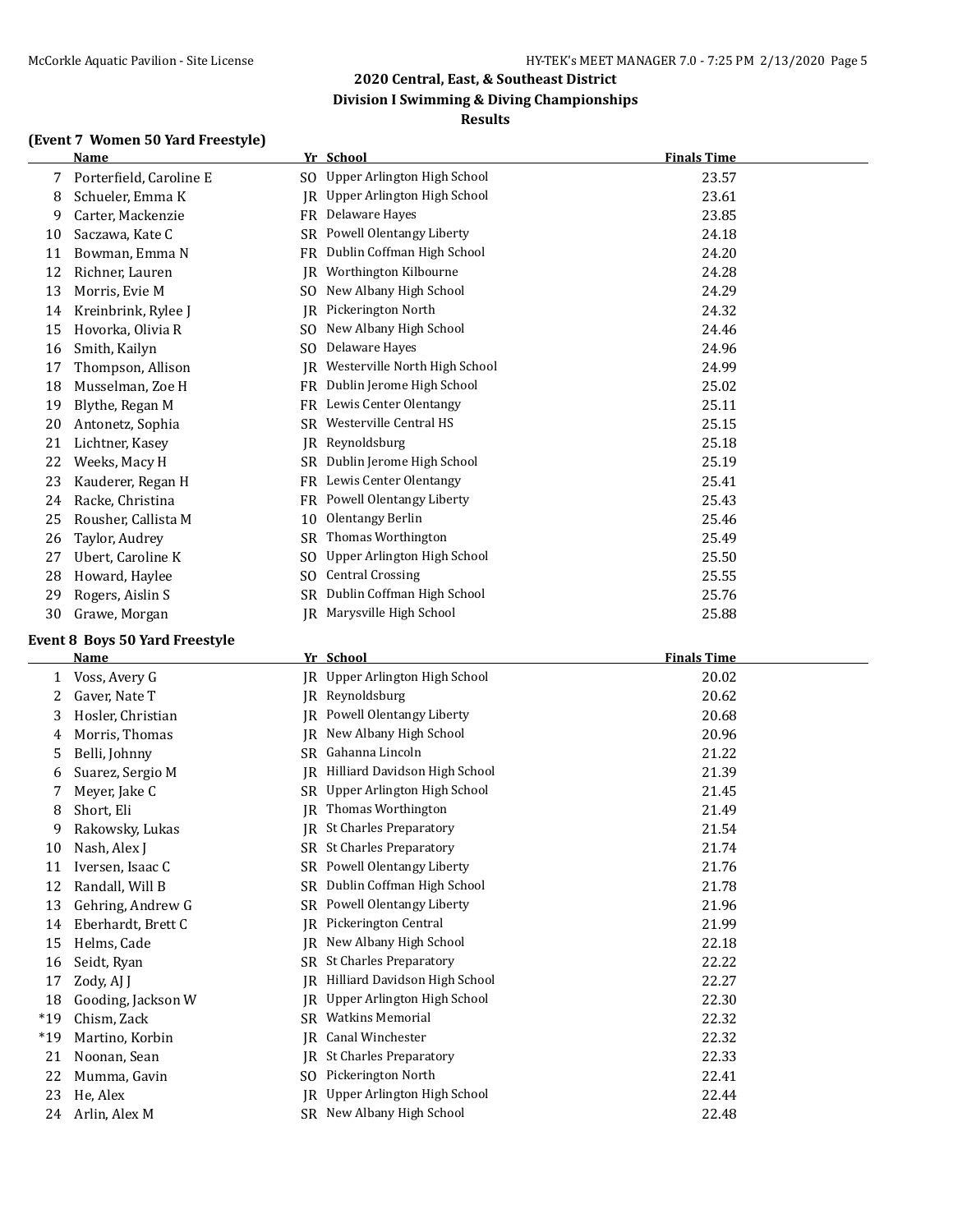#### **(Event 8 Boys 50 Yard Freestyle)**

## **Name Yr School Finals Time** 25 Wyner, Austin D JR Dublin Jerome High School 22.53 26 McAlister, Max A SO Lewis Center Olentangy 22.54 27 Stojkov, Aidan SR Delaware Hayes 22.65 28 McGuire, Gregory D JR Hilliard Davidson High School 22.82 29 Paull, Ben 12 Olentangy Berlin 23.02 30 Hamlin, Caleb C SR Lancaster High School 23.03 **Event 9 Women 1 mtr Diving Name Yr School Finals Score** 1 Lynch, Olivia **JR** Powell Olentangy Liberty **1 Lynch**, Olivia 510.00 2 Fidanza, Julia SR Upper Arlington High School 493.80 3 Skinner, Emma SO New Albany High School 472.30 4 Provan, Ashleigh JR Gahanna Lincoln **1986** Communication and 407.15 5 Donnelly, Sarah SO Dublin Coffman High School 402.25 6 Boroff, Sidney SR Dublin Coffman High School 368.05 7 Porter, Keira  $SO$  Hilliard Darby High School 350.10 8 Heinlen, Alyssa SR Dublin Jerome High School 348.35 9 Weisgerber, Emma JR Westerville North High School 332.70 10 Szerencsits, Ciara SR Lewis Center Olentangy 328.80 11 Mallue, Charlotte FR Dublin Jerome High School 325.25 12 Ngo, Leanne FR Westerville South 321.35 13 Forsthoefel, Clio FR Thomas Worthington 310.10 14 Miller, Vicky FR Gahanna Lincoln 307.20 15 Howe, Alanna SO Dublin Coffman High School 291.95 16 Skoog, Bella FR Powell Olentangy Liberty 289.00 17 Alli, Benita **FR Gahanna Lincoln FR Gahanna Lincoln** 216.85 18 Keener, Ava **FR** Dublin Jerome High School 215.25 19 Ames, Mackenna **IR** Big Walnut High School 210.90 20 Jobe, Cici SO Dublin Coffman High School 199.45 21 Volpe, Lia 136.40 IR Lewis Center Olentangy 136.40 22 Lane, Eva Sollars Sollars Sollars Sollars Sollars Sollars Sollars Sollars Sollars Sollars Sollars Sollars S 23 O'Dorisio, Olive M FR Columbus Bishop Watterson 131.65 24 Mack, Lainey FR Pickerington North 130.75 25 Wu, Connie FR Westerville North High School 126.20 26 Roberto, Macy SR Big Walnut High School 125.45 27 Friedauer, Emma FR Powell Olentangy Liberty 116.00 28 Vance, Josie SR Lewis Center Olentangy Orange 3115.00 29 Erdmann, Morgan FR Dublin Jerome High School 108.30 30 Ames, Maci **FR Big Walnut High School** 104.90 31 Saunders, Fiona JR Worthington Kilbourne 103.45 32 Richards, Lauren JR Westerville North High School 100.85 33 Hutcherson, Isabel FR Westerville North High School 99.90 34 List, Joselin SR Worthington Kilbourne 37.80 35 Kadar, Paige **IR Lewis Center Olentangy Orange** 84.20 **Event 10 Boys 1 mtr Diving Name Yr School Finals Score** 1 Rzepka, Jordan JR New Albany High School 684.15 2 Duperre, Noah SR New Albany High School 674.20

3 Matthews, Jack JR Powell Olentangy Liberty 659.80 4 Sulek, Sam SR Delaware Hayes 516.25

**2020 Central, East, & Southeast District Division I Swimming & Diving Championships Results**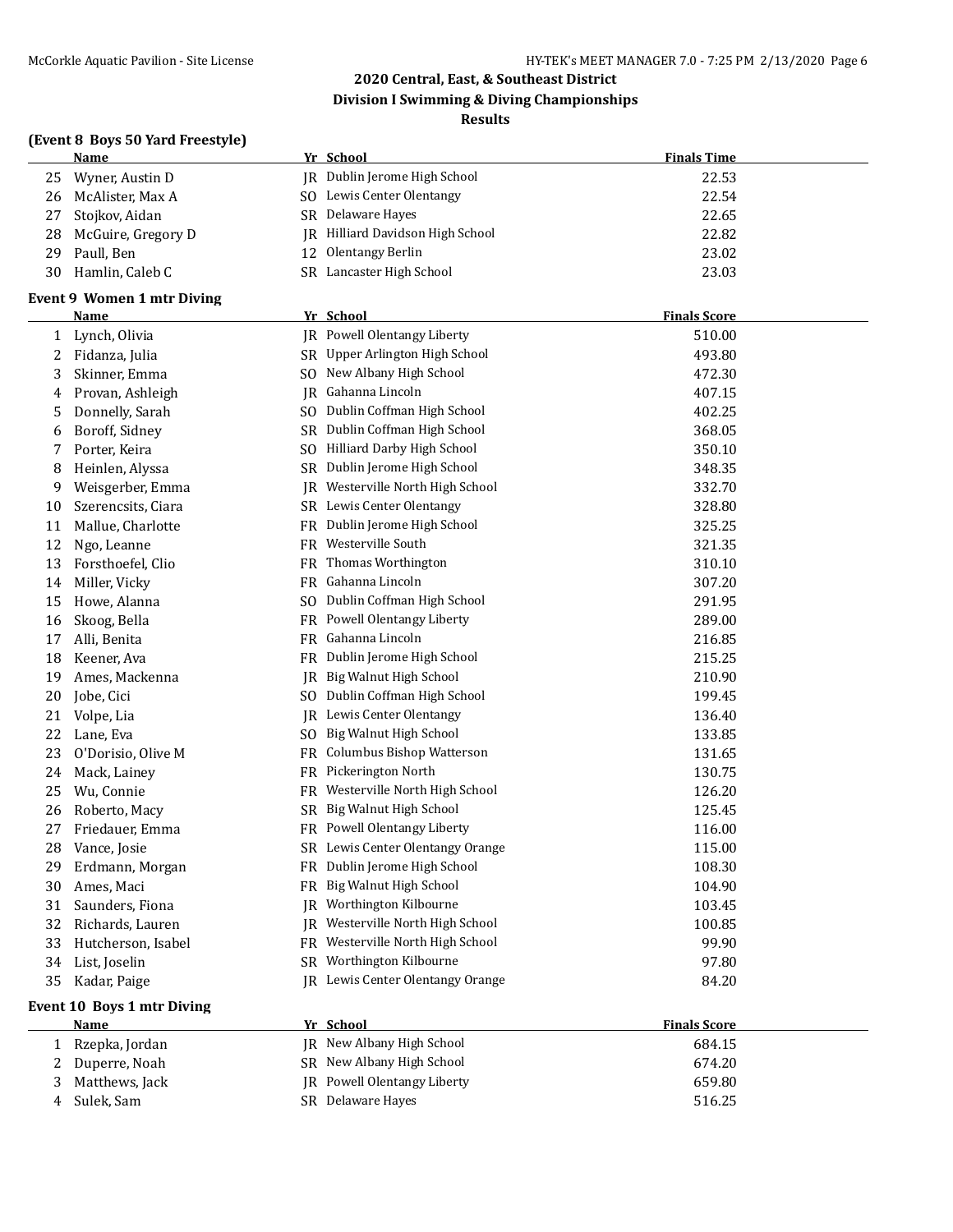#### **(Event 10 Boys 1 mtr Diving)**

## **Name Yr School Finals Score** 5 Apel, Hayden **JR** Hilliard Darby High School 511.80 6 Scullii, Anthony SO Powell Olentangy Liberty 502.40 7 Boothman, Michael J SR Powell Olentangy Liberty **314.45** 8 Sulek, Mark SO Delaware Hayes 409.45 9 Lee, Michael **JR** Upper Arlington High School 387.20 10 Friedauer, Cameron M SR Powell Olentangy Liberty 343.00 11 Kerstetter, Jack **JR Upper Arlington High School** 339.55 12 Carlson, Gunnar FR Lewis Center Olentangy 315.65 13 Welker, Jameson SO Big Walnut High School 309.30 14 Clemens, Nicholas H JR Pickerington North 306.55 15 Murnieks, Zander FR Big Walnut High School 304.25 16 White, Shane SO Big Walnut High School 285.65 17 Eberhardt, Aidan FR Pickerington North 223.05 18 Ballmann, Tyler SO New Albany High School 222.00 19 Turnbull, Grant FR Pickerington North 219.05 20 Culbert, Freddie H FR Reynoldsburg 212.45 21 Kelly, Eddie **JR** Dublin Jerome High School 134.70 22 Wells, Jayden **FR** Gahanna Lincoln **FRGahanna** Lincoln 134.30 23 Reed, Graham JR Olentangy Berlin 132.35 24 Cole, Carson **FR** Thomas Worthington **123.15** 25 Tillar, Micah SO Big Walnut High School 122.50 26 Maloney, Kieran **IR** Worthington Kilbourne 120.80 27 Richardson, Michael SR Worthington Kilbourne 118.35 28 Lehman, Caleb SO New Albany High School 118.05

IR Upper Arlington High School 114.60

**2020 Central, East, & Southeast District Division I Swimming & Diving Championships Results**

| -- |              |  |
|----|--------------|--|
| 29 | White, Ethan |  |

## **Event 11 Women 100 Yard Butterfly**

|    | <b>Name</b>             |           | Yr School                           | <b>Finals Time</b> |
|----|-------------------------|-----------|-------------------------------------|--------------------|
|    | Bailey, Hannah K        |           | SR Dublin Coffman High School       | 54.62              |
| 2  | Brust, Gabrielle        | SR        | <b>Watkins Memorial</b>             | 54.70              |
| 3  | Belli, Marie            | FR        | Gahanna Lincoln                     | 55.30              |
| 4  | Kuriger, Cameron E      | SO.       | Lewis Center Olentangy              | 55.40              |
|    | Smith, Kiah             | SO.       | Westerville Central HS              | 55.72              |
| 6  | Hovorka, Olivia R       | SO.       | New Albany High School              | 56.23              |
|    | Routh, Hannah           | SO.       | Grove City                          | 57.35              |
| 8  | Brown, Mia C            | SR        | Columbus Bishop Watterson           | 57.73              |
| 9  | Hitler, Kendall         | SO.       | Gahanna Lincoln                     | 57.79              |
| 10 | Downs, Marisa C         | SO.       | New Albany High School              | 57.80              |
| 11 | Kreinbrink, Rylee J     | <b>IR</b> | Pickerington North                  | 57.84              |
| 12 | Porterfield, Caroline E | SO.       | Upper Arlington High School         | 57.89              |
| 13 | Laycock, Charlotte I    | FR        | Dublin Jerome High School           | 58.03              |
| 14 | Butcher, Grace          | 12        | Olentangy Berlin                    | 58.13              |
| 15 | Smith, Kailyn           | SO.       | Delaware Hayes                      | 58.18              |
| 16 | Warren, Ava J           | IR        | Dublin Coffman High School          | 58.32              |
| 17 | Antonetz, Sloane        | FR        | Thomas Worthington                  | 58.45              |
| 18 | Ubert, Caroline K       | SO.       | Upper Arlington High School         | 58.59              |
| 19 | Bergmann, Olivia        | SR        | New Albany High School              | 58.72              |
| 20 | Cartnal, Madison        | SR        | Newark Hgh School                   | 59.03              |
| 21 | Keaton, Lindsey N       | SR        | Pickerington North                  | 59.11              |
| 22 | Antonetz, Sophia        | SR        | Westerville Central HS              | 59.36              |
| 23 | Sims, Kaitlyn           | IR        | <b>Hilliard Bradley High School</b> | 59.72              |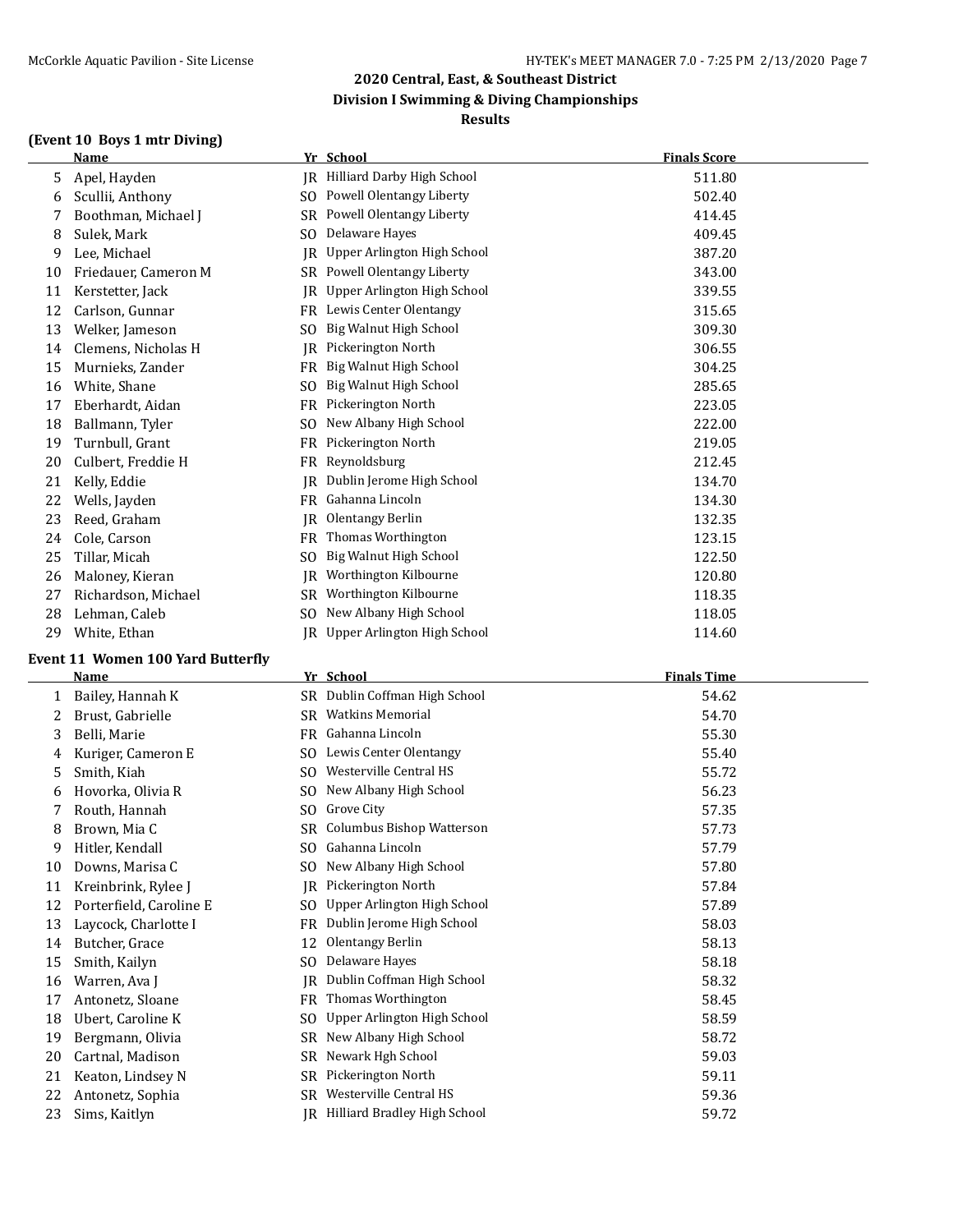**Division I Swimming & Diving Championships**

#### **Results**

## **(Event 11 Women 100 Yard Butterfly)**

|       | women too fara batterny                 |     |                                  |                    |
|-------|-----------------------------------------|-----|----------------------------------|--------------------|
|       | <b>Name</b>                             |     | Yr School                        | <b>Finals Time</b> |
| 24    | Lichtner, Kasey                         |     | JR Reynoldsburg                  | 1:00.17            |
| $*25$ | Butcher, Audrey C                       |     | 9 Olentangy Berlin               | 1:00.22            |
| *25   | Schwelgin, Lily K                       |     | FR Dublin Jerome High School     | 1:00.22            |
| 27    | Swanson, Lilli E                        |     | JR Upper Arlington High School   | 1:00.77            |
| 28    | Farren, Brooke E                        |     | JR Lewis Center Olentangy Orange | 1:01.03            |
| 29    | Grawe, Morgan                           |     | <b>IR</b> Marysville High School | 1:01.34            |
| 30    | Gehring, Meggie                         |     | SO Powell Olentangy Liberty      | 1:03.16            |
|       | <b>Event 12 Boys 100 Yard Butterfly</b> |     |                                  |                    |
|       | Name                                    |     | Yr School                        | <b>Finals Time</b> |
| 1     | Nash, Alex J                            |     | SR St Charles Preparatory        | 50.68              |
| 2     | James, Reno M                           |     | SR Dublin Jerome High School     | 50.94              |
| 3     | Yeager, Hayden                          |     | JR Westerville North High School | 50.99              |
| 4     | Kennedy, Grant M                        |     | FR Upper Arlington High School   | 51.56              |
| 5     | Peck, Mason                             |     | SO Hilliard Darby High School    | 51.62              |
| 6     | Lapsley, James                          |     | SR New Albany High School        | 52.03              |
| 7     | Fralic, Matt                            |     | FR Thomas Worthington            | 52.14              |
| 8     | Schul, Jakob S                          |     | JR Upper Arlington High School   | 52.17              |
| 9     | Lloyd, DJ E                             |     | SO Dublin Jerome High School     | 52.50              |
| 10    | Wellman, Patrick                        |     | SR Dublin Jerome High School     | 52.64              |
| 11    | Noonan, Sean                            |     | JR St Charles Preparatory        | 52.72              |
| 12    | Steele, Sam                             |     | SR Thomas Worthington            | 53.06              |
| 13    | He, Alex                                |     | JR Upper Arlington High School   | 53.22              |
| 14    | McAlister, Max A                        |     | SO Lewis Center Olentangy        | 53.24              |
| 15    | Sells, Nick A                           |     | SR Powell Olentangy Liberty      | 53.53              |
| 16    | Van Bourgondien, Kai B                  |     | FR Dublin Jerome High School     | 53.59              |
| 17    | Dean, Hunter G                          |     | SR Upper Arlington High School   | 53.66              |
| 18    | Hopkins, Braden                         |     | FR Pickerington North            | 53.75              |
| 19    | Ingram, Dylan J                         |     | SR Powell Olentangy Liberty      | 54.64              |
| 20    | Nervez, Gabe L                          |     | SO St Charles Preparatory        | 54.80              |
| 21    | Radecki, Luke                           |     | IR Westerville Central HS        | 55.22              |
| 22    | Moore, Tyler                            |     | FR Hilliard Bradley High School  | 55.45              |
| 23    | Charles, Gabriel                        | SO. | Westerville North High School    | 55.53              |
| 24    | Cross, Carson                           |     | SR Hilliard Bradley High School  | 55.72              |
| 25    | Florence, Connor                        | FR. | Thomas Worthington               | 55.81              |
| 26    | Graybill, Garrett H                     | 12  | <b>Olentangy Berlin</b>          | 56.08              |
| 27    | Hamilton, Parker P                      |     | SR Teays Valley High School      | 56.39              |
| 28    | McKee, Mitchell B                       |     | SR Powell Olentangy Liberty      | 56.83              |
| 29    | Bartels, Ben J                          |     | SO Hilliard Davidson High School | 56.93              |
| 30    | McCauley, Keegan                        |     | FR Powell Olentangy Liberty      | 57.45              |

#### **Event 13 Women 100 Yard Freestyle**

|    | Name                | Yr School                             | <b>Finals Time</b> |
|----|---------------------|---------------------------------------|--------------------|
|    | Sabol, Kristyn E    | SR Dublin Coffman High School         | 50.54              |
|    | Lachey, Ava M       | SO New Albany High School             | 50.82              |
| 3. | Elkovitch, Lexi A   | SR New Albany High School             | 51.03              |
|    | 4 Oyster, Olivia G  | SO Columbus Bishop Watterson          | 51.94              |
|    | 5 Swearingen, Macey | SR Westerville Central HS             | 51.98              |
|    | 6 Schueler, Emma K  | <b>IR</b> Upper Arlington High School | 52.25              |
|    | Catalano, Avery M   | SO Upper Arlington High School        | 52.57              |
|    | Rider, Grace A      | FR Columbus Bishop Watterson          | 52.87              |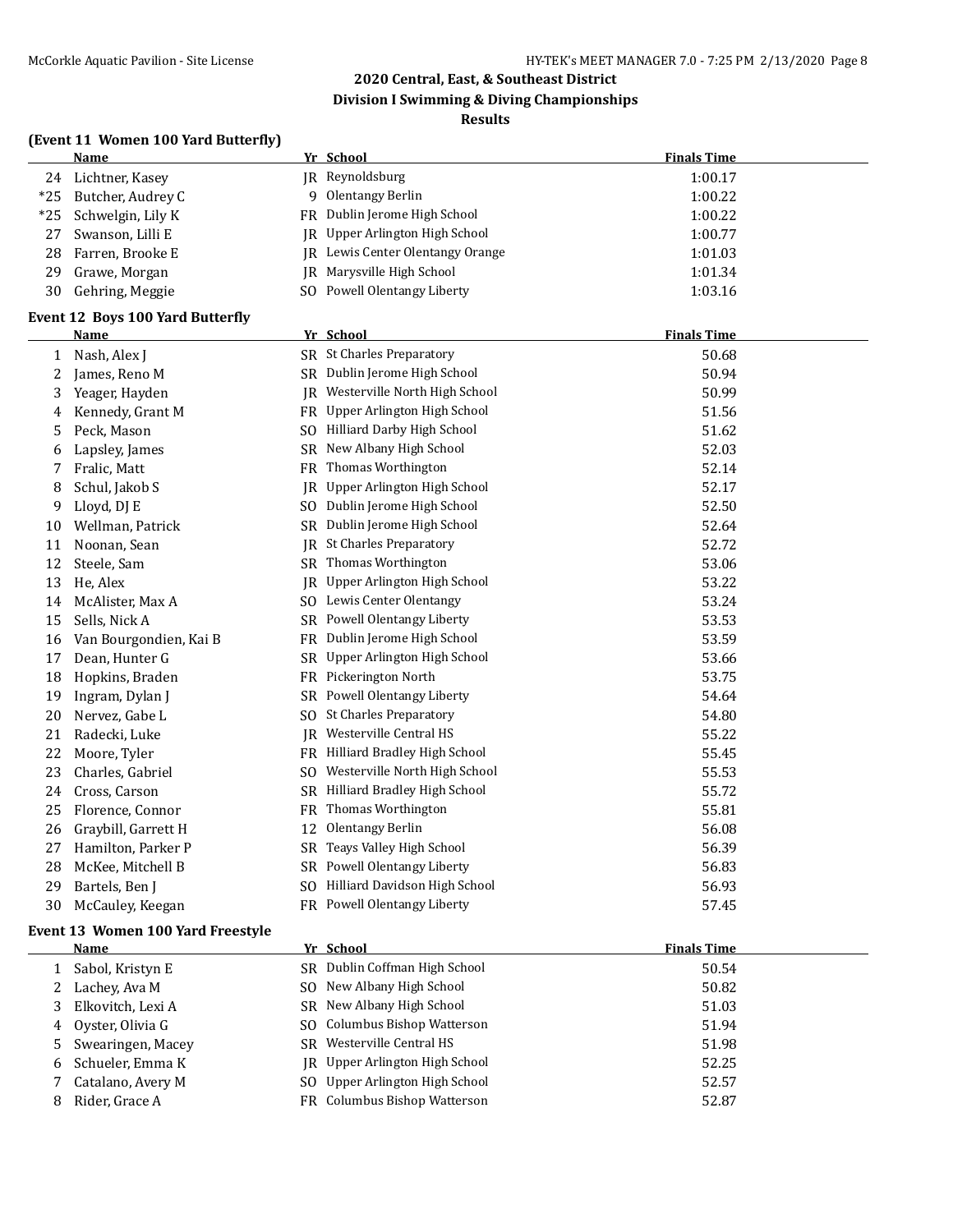## **Division I Swimming & Diving Championships**

#### **Results**

## **(Event 13 Women 100 Yard Freestyle)**

|    | <u>Name</u>         |                | Yr School                           | <b>Finals Time</b> |
|----|---------------------|----------------|-------------------------------------|--------------------|
| 9  | Carter, Mackenzie   | FR             | Delaware Hayes                      | 52.97              |
| 10 | Muldoon, Lydia J    | IR             | Upper Arlington High School         | 53.38              |
| 11 | Campbell, Nanami    | SO.            | Worthington Kilbourne               | 53.57              |
| 12 | Bowman, Emma N      | FR             | Dublin Coffman High School          | 53.65              |
| 13 | DeCarlo, Evie       | S <sub>O</sub> | Worthington Kilbourne               | 53.83              |
| 14 | Nation, Staci M     | 10             | Olentangy Berlin                    | 53.98              |
| 15 | Warren, Ava J       | IR             | Dublin Coffman High School          | 54.05              |
| 16 | Fisher, Kayla M     | SO.            | Lewis Center Olentangy Orange       | 54.12              |
| 17 | Blythe, Regan M     | FR             | Lewis Center Olentangy              | 54.89              |
| 18 | Musselman, Zoe H    | FR             | Dublin Jerome High School           | 54.90              |
| 19 | Thompson, Allison   | IR             | Westerville North High School       | 54.96              |
| 20 | Cooper, Kelsey M    | SO.            | Dublin Jerome High School           | 54.99              |
| 21 | Moellering, Ellie L | SO.            | New Albany High School              | 55.07              |
| 22 | Moloney, Caitlyn A  | FR             | Upper Arlington High School         | 55.10              |
| 23 | Morris, Evie M      | S <sub>O</sub> | New Albany High School              | 55.19              |
| 24 | Yang, Michelle T    | S <sub>O</sub> | Dublin Jerome High School           | 55.61              |
| 25 | Loughrey, Kirin     | SO.            | Powell Olentangy Liberty            | 55.73              |
| 26 | Racke, Christina    | FR             | <b>Powell Olentangy Liberty</b>     | 55.74              |
| 27 | Harness, Emily E    | JR             | Pickerington North                  | 56.18              |
| 28 | Weeks, Macy H       | SR             | Dublin Jerome High School           | 56.29              |
| 29 | Taylor, Audrey      | SR             | Thomas Worthington                  | 56.33              |
| 30 | Wester, Madison     | IR             | <b>Hilliard Bradley High School</b> | 56.55              |

#### **Event 14 Boys 100 Yard Freestyle**

|    | Name                 |                | Yr School                     | <b>Finals Time</b> |
|----|----------------------|----------------|-------------------------------|--------------------|
| 1  | Voss, Avery G        | IR.            | Upper Arlington High School   | 44.12              |
| 2  | Jay, Hayden F        | IR             | Upper Arlington High School   | 45.96              |
| 3  | Gaver, Nate T        | IR             | Reynoldsburg                  | 45.98              |
| 4  | Smith, Ian           | <b>SR</b>      | Dublin Jerome High School     | 46.11              |
| 5  | Morris, Thomas       | IR             | New Albany High School        | 46.38              |
| 6  | Bently, John E       | SR             | Powell Olentangy Liberty      | 46.55              |
|    | Kuriger, Preston     | SR             | Lewis Center Olentangy        | 46.76              |
| 8  | Bateman, Chase       | IR             | <b>St Charles Preparatory</b> | 47.35              |
| 9  | Randall, Will B      | SR             | Dublin Coffman High School    | 47.40              |
| 10 | Stevenson, Ben       | S <sub>O</sub> | <b>St Charles Preparatory</b> | 47.47              |
| 11 | Ventresca, Antonio R | <b>SR</b>      | Upper Arlington High School   | 47.98              |
| 12 | Gehring, Andrew G    | SR             | Powell Olentangy Liberty      | 48.08              |
| 13 | Miller, Max M        | <b>SR</b>      | Powell Olentangy Liberty      | 48.09              |
| 14 | Hansen, Issaac       | <b>SR</b>      | <b>Watkins Memorial</b>       | 48.32              |
| 15 | Short, Eli           | IR             | Thomas Worthington            | 48.42              |
| 16 | Rakowsky, Lukas      | IR             | <b>St Charles Preparatory</b> | 48.45              |
| 17 | Helms, Cade          | IR             | New Albany High School        | 48.66              |
| 18 | Eberhardt, Brett C   | IR             | Pickerington Central          | 48.71              |
| 19 | Wyner, Austin D      | IR             | Dublin Jerome High School     | 49.03              |
| 20 | Bucher, Caleb        | <b>SR</b>      | Delaware Hayes                | 49.58              |
| 21 | Lambert, Tuckor G    | <b>FR</b>      | Lewis Center Olentangy Orange | 49.78              |
| 22 | Yu, Derek            | <b>SR</b>      | Gahanna Lincoln               | 50.30              |
| 23 | Mumma, Gavin         | S <sub>O</sub> | Pickerington North            | 50.46              |
| 24 | Colombo, Jimmy B     | IR             | Upper Arlington High School   | 50.60              |
| 25 | McGuire, Gregory D   | IR             | Hilliard Davidson High School | 50.62              |
| 26 | Paull, Ben           | 12             | Olentangy Berlin              | 50.88              |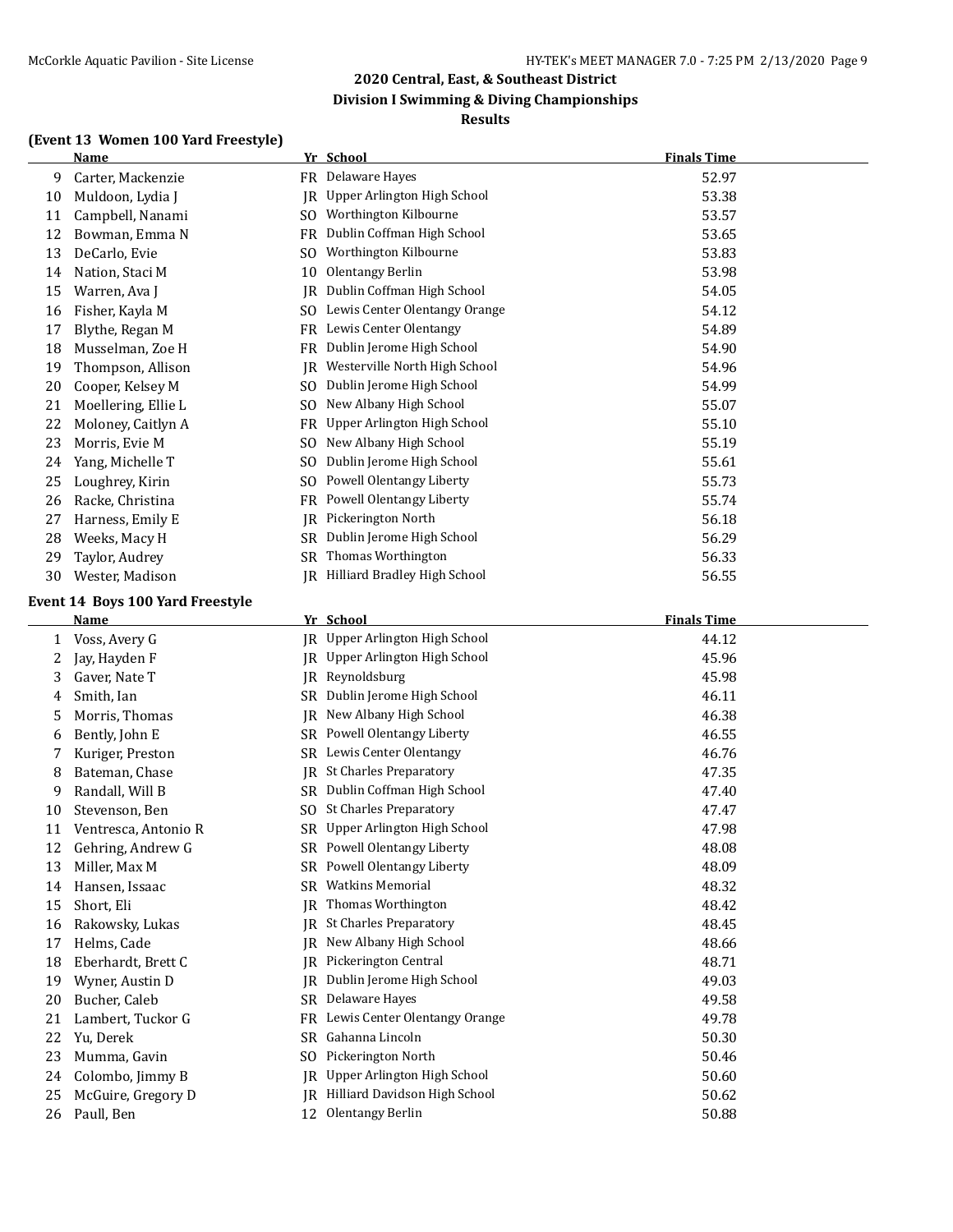**Division I Swimming & Diving Championships**

#### **Results**

|       | (Event 14 Boys 100 Yard Freestyle) |     |                                  |                    |  |  |
|-------|------------------------------------|-----|----------------------------------|--------------------|--|--|
|       | <u>Name</u>                        |     | Yr School                        | <b>Finals Time</b> |  |  |
| 27    | Overly, Blake F                    |     | SR Powell Olentangy Liberty      | 50.89              |  |  |
| 28    | Fisher, Mitchell                   |     | SR Worthington Kilbourne         | 50.95              |  |  |
| 29    | Vogelgesang, Nathan                |     | JR Gahanna Lincoln               | 51.07              |  |  |
| $---$ | Alfred, Ryan M                     |     | SO St Charles Preparatory        | DQ                 |  |  |
|       | Event 15 Women 500 Yard Freestyle  |     |                                  |                    |  |  |
|       | Name                               |     | Yr School                        | <b>Finals Time</b> |  |  |
| 1     | Geringer, Maya E                   |     | SR Dublin Jerome High School     | 4:53.70            |  |  |
| 2     | Peroni, Martina J                  |     | SO Lewis Center Olentangy        | 4:58.29            |  |  |
| 3     | Lachey, Mia E                      |     | SR New Albany High School        | 4:58.37            |  |  |
| 4     | Schneider, Gretchen R              |     | FR Dublin Coffman High School    | 4:59.88            |  |  |
| 5     | Reardon, Erin M                    |     | SR Upper Arlington High School   | 5:02.95            |  |  |
| 6     | Crumbley, Kiara L                  |     | JR New Albany High School        | 5:04.24            |  |  |
| 7     | Hensley, Mia S                     |     | SO Lancaster High School         | 5:04.41            |  |  |
| 8     | Bergman, Elyse                     |     | FR New Albany High School        | 5:05.21            |  |  |
| 9     | Reetz, Reagan                      | SO. | Gahanna Lincoln                  | 5:07.72            |  |  |
| 10    | Saribalas, Stacy M                 | JR  | New Albany High School           | 5:10.06            |  |  |
| 11    | Price, Teagan                      |     | FR Columbus Bishop Watterson     | 5:11.58            |  |  |
| 12    | Ruff, Libby                        |     | SO Columbus St Francis Desales   | 5:15.52            |  |  |
| 13    | McGrath, Anna C                    |     | SO Lewis Center Olentangy        | 5:15.66            |  |  |
| 14    | Brofford, Stella                   |     | FR Gahanna Lincoln               | 5:17.49            |  |  |
| 15    | Hofmeister, Morgan                 |     | FR Powell Olentangy Liberty      | 5:19.12            |  |  |
| 16    | Schaefer, Samantha K               | SO. | Upper Arlington High School      | 5:19.59            |  |  |
| 17    | Knodel, Alexandria J               |     | SO Lewis Center Olentangy Orange | 5:19.97            |  |  |
| 18    | Payton, Gwyneth                    |     | SO Gahanna Lincoln               | 5:21.02            |  |  |
| 19    | Elliott, Sophia J                  | IR  | Upper Arlington High School      | 5:21.32            |  |  |
| 20    | Palazzo, Isabella F                |     | FR Dublin Coffman High School    | 5:22.10            |  |  |
| 21    | Petras, Stella M                   | SO. | Upper Arlington High School      | 5:25.29            |  |  |
| 22    | Morcher-Thaller, Morgan            | SO. | Hilliard Darby High School       | 5:26.17            |  |  |
| 23    | Abahazi, Elizabeth                 | SR  | Delaware Hayes                   | 5:29.16            |  |  |
| 24    | Gabriel, Grace                     | FR  | Powell Olentangy Liberty         | 5:29.35            |  |  |
| 25    | Walter, Ashlyn M                   | FR  | Dublin Jerome High School        | 5:30.28            |  |  |
| 26    | Newsom, Madison                    |     | SR Groveport                     | 5:33.26            |  |  |
| 27    | Simashkevich, Kayla                | FR  | Westerville North High School    | 5:33.51            |  |  |
| 28    | Williams, Maggie L                 | SR  | Mount Vernon                     | 5:35.05            |  |  |
| 29    | Delligatti, Lauren                 | 12  | Olentangy Berlin                 | 5:35.24            |  |  |
| 30    | Laycock, Caitlyn E                 |     | SR Dublin Jerome High School     | 5:36.91            |  |  |
|       | -----                              |     |                                  |                    |  |  |

# **Event 16 Boys 500 Yard Freestyle**

|    | Name                      |     | Yr School                             | <b>Finals Time</b> |
|----|---------------------------|-----|---------------------------------------|--------------------|
|    | Shaw, Ethan R             |     | SR Dublin Coffman High School         | 4:33.21            |
|    | 2 Aurnou-Rhees, Spencer R |     | SO St Charles Preparatory             | 4:33.68            |
| 3  | Smith, Carson A           | SO. | Dublin Jerome High School             | 4:38.36            |
| 4  | Stump, Zac M              | SO. | Dublin Coffman High School            | 4:38.65            |
| 5  | Dean, Hunter G            |     | SR Upper Arlington High School        | 4:39.20            |
|    | 6 Robinson, Brogan        | 10  | Olentangy Berlin                      | 4:43.63            |
|    | Ray, Thomas I             |     | <b>IR</b> Upper Arlington High School | 4:43.80            |
| 8  | Kennedy, Grant M          |     | FR Upper Arlington High School        | 4:44.44            |
| 9  | Sherrer, Dean T           | FR  | Dublin Jerome High School             | 4:45.25            |
| 10 | Wellman, Patrick          | SR  | Dublin Jerome High School             | 4:45.45            |
| 11 | Irwin, Mason              | IR  | Hilliard Darby High School            | 4:45.49            |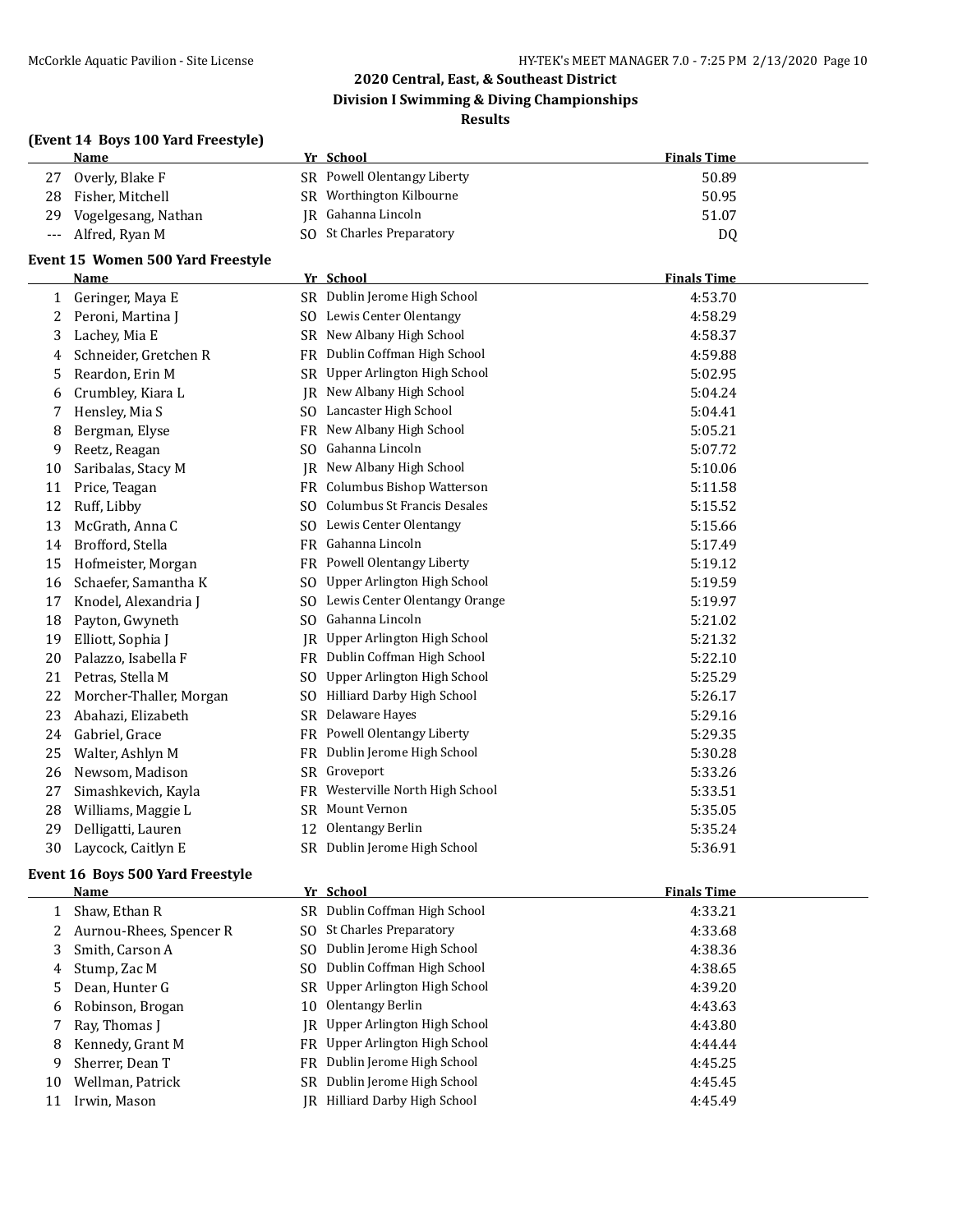## **Division I Swimming & Diving Championships**

## **Results**

## **(Event 16 Boys 500 Yard Freestyle)**

|     | Name                     |           | Yr School                         | <b>Finals Time</b> |
|-----|--------------------------|-----------|-----------------------------------|--------------------|
| 12  | Borchers, Will J         | IR        | <b>St Charles Preparatory</b>     | 4:50.50            |
| 13  | White, Spencer T         | SR        | Pickerington North                | 4:51.72            |
| 14  | Proca, Andrei D          | SR        | <b>St Charles Preparatory</b>     | 4:51.99            |
| 15  | Bower, Braden            | IR        | <b>Hilliard Darby High School</b> | 4:53.60            |
| 16  | Lambert, Zach            | 12        | Olentangy Berlin                  | 4:54.72            |
| 17  | Hutson-Comeaux, Max      | SO.       | Reynoldsburg                      | 4:55.79            |
| 18  | Colombo, Caden D         | FR        | Upper Arlington High School       | 4:56.52            |
| 19  | Leonard, Nicky H         | <b>FR</b> | Dublin Jerome High School         | 4:59.63            |
| 20  | Sabharwal, Christopher J | SR        | Lewis Center Olentangy            | 5:00.91            |
| 21  | Gjurevski, Marko         | SO.       | Dublin Scioto                     | 5:02.51            |
| 22  | Weis, Gavin              | SO        | Powell Olentangy Liberty          | 5:05.23            |
| 23  | Fenimore, Alex           | SR        | <b>Watkins Memorial</b>           | 5:05.58            |
| 24  | Moore, Tyler             | FR        | Hilliard Bradley High School      | 5:05.78            |
| 25  | Perry, David             | SO        | Dublin Scioto                     | 5:05.95            |
| 26  | Taylor, Derek            | SR        | Thomas Worthington                | 5:07.13            |
| 27  | McDonnell, Jack B        | SR        | Powell Olentangy Liberty          | 5:09.43            |
| 28  | Razor, Ethan             | IR        | Hilliard Bradley High School      | 5:15.95            |
| 29  | Harman, Quinn R          | FR        | Hilliard Davidson High School     | 5:16.04            |
| --- | Edwards, Christopher A   | SR        | <b>St Charles Preparatory</b>     | <b>DFS</b>         |

## **Event 17 Women 200 Yard Freestyle Relay**

|    | <b>Team</b>                        | Relay | <b>Finals Time</b> |
|----|------------------------------------|-------|--------------------|
| 1  | Upper Arlington High School        |       | 1:33.92            |
| 2  | New Albany High School             |       | 1:35.49            |
| 3  | Dublin Coffman High School         |       | 1:36.25            |
| 4  | Worthington Kilbourne              |       | 1:38.16            |
| 5  | Delaware Hayes                     |       | 1:38.52            |
| 6  | Westerville Central HS             |       | 1:38.91            |
| 7  | Dublin Jerome High School          |       | J1:38.91           |
| 8  | Gahanna Lincoln                    |       | 1:39.33            |
| 9  | Lewis Center Olentangy             |       | 1:40.32            |
| 10 | Pickerington North                 |       | 1:40.92            |
| 11 | <b>Olentangy Berlin</b>            |       | 1:42.44            |
| 12 | Powell Olentangy Liberty           |       | 1:42.96            |
| 13 | Marysville High School             |       | 1:43.66            |
| 14 | <b>Mount Vernon</b>                |       | 1:43.77            |
| 15 | Westerville South                  |       | 1:44.77            |
| 16 | <b>Columbus Bishop Watterson</b>   |       | 1:45.04            |
| 17 | Lewis Center Olentangy Orange      |       | 1:45.61            |
| 18 | Hilliard Darby High School         |       | 1:47.08            |
| 19 | Thomas Worthington                 |       | 1:47.43            |
| 20 | Dublin Scioto                      |       | 1:49.37            |
| 21 | Hilliard Davidson High School      |       | 1:49.68            |
| 22 | <b>Columbus St Francis Desales</b> |       | 1:49.81            |
| 23 | Westerville North High School      |       | 1:49.98            |
| 24 | <b>Watkins Memorial</b>            |       | 1:50.47            |
| 25 | Hilliard Bradley High School       |       | 1:50.74            |
| 26 | Groveport                          |       | 1:51.24            |
| 27 | Marietta                           |       | 1:51.30            |
| 28 | <b>Central Crossing</b>            |       | 1:51.67            |
| 29 | Canal Winchester                   |       | 1:51.99            |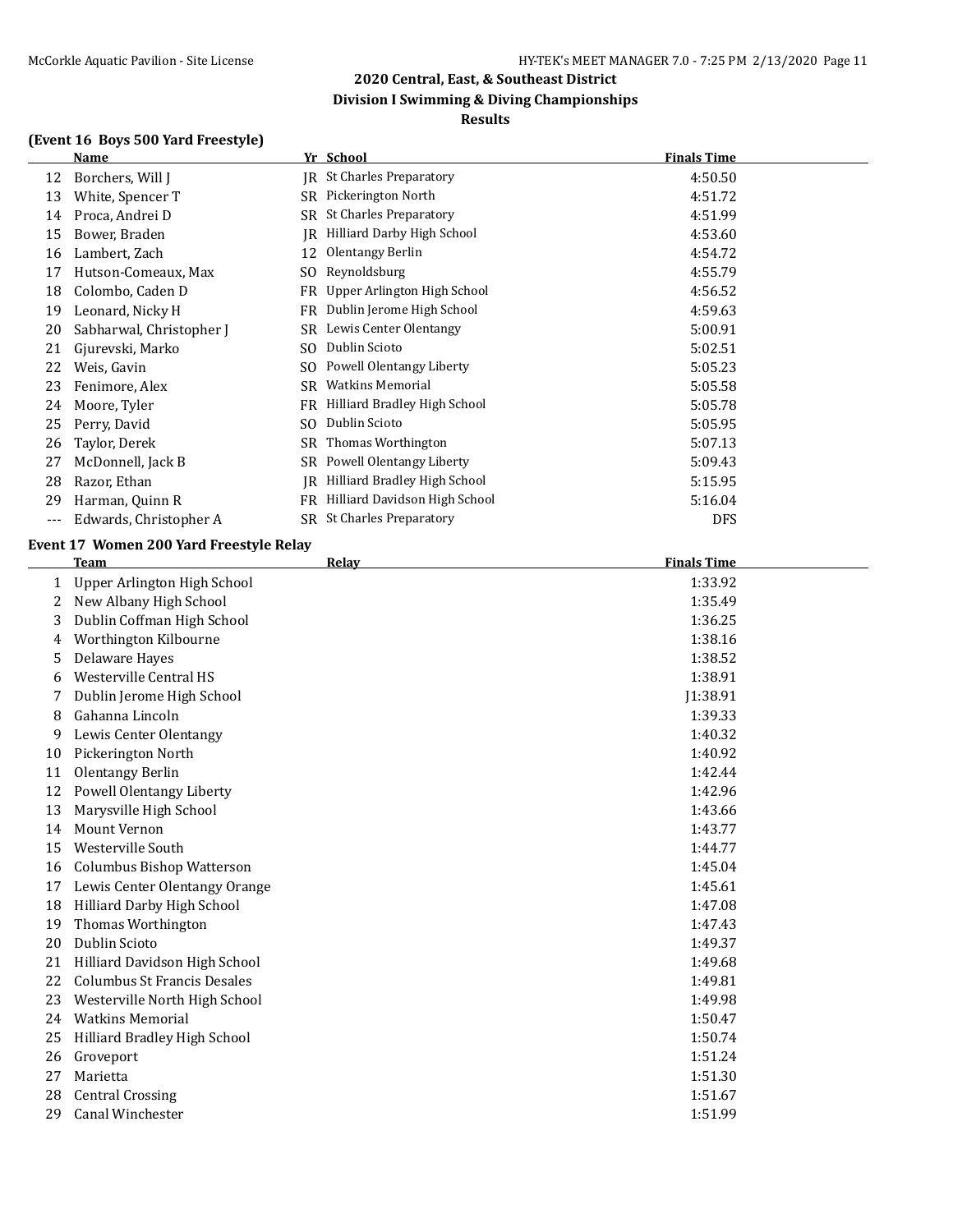**Division I Swimming & Diving Championships**

#### **Results**

#### **(Event 17 Women 200 Yard Freestyle Relay)**

|          | <b>Team</b>                            | Relay | <b>Finals Time</b> |
|----------|----------------------------------------|-------|--------------------|
|          | Reynoldsburg                           |       | DQ                 |
|          | Event 18 Boys 200 Yard Freestyle Relay |       |                    |
|          | <b>Team</b>                            | Relay | <b>Finals Time</b> |
| 1        | Upper Arlington High School            |       | 1:23.17            |
| 2        | <b>Powell Olentangy Liberty</b>        |       | 1:24.13            |
| 3        | <b>St Charles Preparatory</b>          |       | 1:25.47            |
| 4        | Dublin Jerome High School              |       | 1:25.84            |
| 5        | Gahanna Lincoln                        |       | 1:28.45            |
| 6        | Hilliard Davidson High School          |       | 1:29.60            |
| 7        | <b>Watkins Memorial</b>                |       | 1:30.08            |
| 8        | <b>Olentangy Berlin</b>                |       | 1:30.64            |
| 9        | New Albany High School                 |       | 1:30.80            |
| 10       | Delaware Hayes                         |       | 1:30.95            |
| 11       | Thomas Worthington                     |       | 1:31.58            |
| 12       | Hilliard Darby High School             |       | 1:31.88            |
| 13       | Pickerington North                     |       | 1:33.03            |
| 14       | Worthington Kilbourne                  |       | 1:33.35            |
| 15       | Lewis Center Olentangy Orange          |       | 1:35.06            |
| 16       | Reynoldsburg                           |       | 1:35.57            |
| 17       | Canal Winchester                       |       | 1:36.26            |
| 18       | Big Walnut High School                 |       | 1:36.75            |
| 19       | Pickerington Central                   |       | 1:36.83            |
| 20       | Dublin Coffman High School             |       | 1:37.21            |
| 21       | Westerville North High School          |       | 1:37.34            |
| 22       | Westerville Central HS                 |       | 1:37.60            |
| 23       | Westerville South                      |       | 1:37.87            |
| 24       | Marysville High School                 |       | 1:40.14            |
| 25       | Teays Valley High School               |       | 1:41.57            |
| 26       | Lancaster High School                  |       | 1:42.32            |
| ---      | Dublin Scioto                          |       | DQ                 |
| $---$    | Hilliard Bradley High School           |       | DQ                 |
| $\cdots$ | Marion Harding High School             |       | DQ                 |

#### **Event 19 Women 100 Yard Backstroke**

|    | <b>Name</b>           |     | Yr School                      | <b>Finals Time</b> |
|----|-----------------------|-----|--------------------------------|--------------------|
|    | Huddleston, Riley B   |     | SO Upper Arlington High School | 55.04              |
| 2  | Brust, Gabrielle      | SR. | <b>Watkins Memorial</b>        | 55.78              |
| 3  | Saczawa, Kate C       |     | SR Powell Olentangy Liberty    | 55.99              |
| 4  | Schimming, Hope       | FR  | New Albany High School         | 56.23              |
| 5. | Meeting, Carly        | FR  | New Albany High School         | 56.28              |
| 6  | Swearingen, Macey     | SR  | Westerville Central HS         | 56.75              |
|    | Harper, Christine     | SR  | Westerville North High School  | 57.32              |
| 8  | Cooper, Kelsey M      | SO. | Dublin Jerome High School      | 57.61              |
| 9  | Routh, Hannah         | SO. | Grove City                     | 57.66              |
| 10 | Schneider, Gretchen R | FR  | Dublin Coffman High School     | 57.73              |
| 11 | Grether, Libby C      | FR  | Dublin Jerome High School      | 58.04              |
| 12 | Antonetz, Sloane      | FR  | Thomas Worthington             | 58.48              |
| 13 | Bergman, Elyse        | FR  | New Albany High School         | 58.83              |
| 14 | Palazzo, Isabella F   | FR  | Dublin Coffman High School     | 59.12              |
| 15 | Colombo, Caroline E   | IR  | Upper Arlington High School    | 59.18              |
|    |                       |     |                                |                    |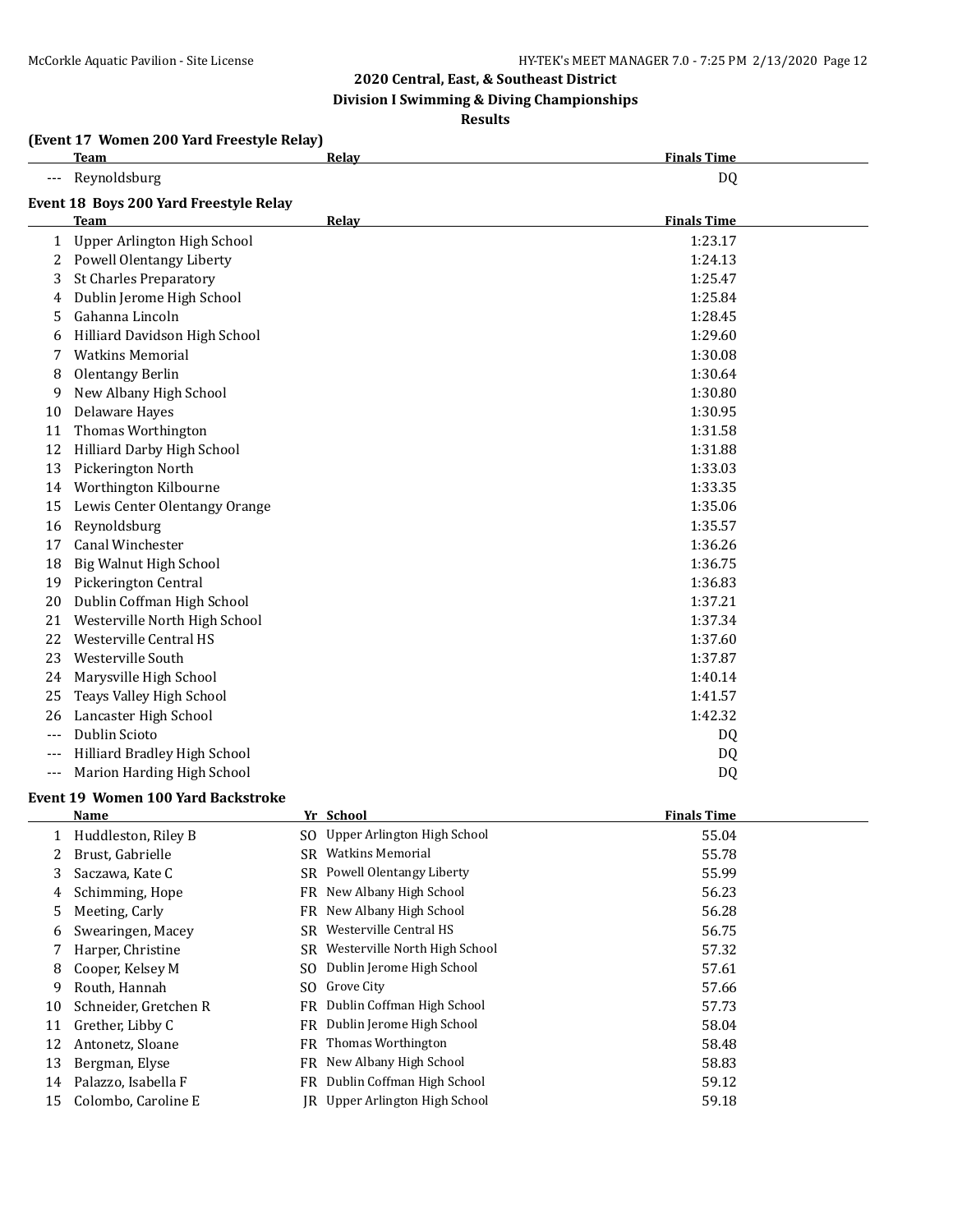## **Division I Swimming & Diving Championships**

#### **Results**

## **(Event 19 Women 100 Yard Backstroke)**

|    | <b>Name</b>          |     | Yr School                             | <b>Finals Time</b> |  |
|----|----------------------|-----|---------------------------------------|--------------------|--|
| 16 | Richner, Lauren      |     | IR Worthington Kilbourne              | 59.53              |  |
| 17 | Cherok, Lucia D      | SO. | Columbus Bishop Watterson             | 59.71              |  |
| 18 | Swanson, Lilli E     |     | <b>IR</b> Upper Arlington High School | 1:00.08            |  |
| 19 | Das, Cameron         | IR  | Dublin Coffman High School            | 1:00.23            |  |
| 20 | Fisher, Kayla M      | SO. | Lewis Center Olentangy Orange         | 1:00.82            |  |
| 21 | Christy, Paige I     |     | SR Pickerington Central               | 1:01.02            |  |
| 22 | Butcher, Audrey C    | 9   | Olentangy Berlin                      | 1:01.17            |  |
| 23 | Loughrey, Kirin      | SO. | Powell Olentangy Liberty              | 1:01.20            |  |
| 24 | Meeting, Livy M      |     | SR New Albany High School             | 1:01.32            |  |
| 25 | Laycock, Charlotte I | FR  | Dublin Jerome High School             | 1:01.49            |  |
| 26 | Sherrer, Claudia J   | IR  | Dublin Jerome High School             | 1:01.72            |  |
| 27 | Hopkins, Sydney K    | IR  | Pickerington North                    | 1:01.95            |  |
| 28 | Rousher, Callista M  | 10  | Olentangy Berlin                      | 1:02.18            |  |
| 29 | Muldoon, Lydia J     | IR  | Upper Arlington High School           | 1:02.29            |  |
| 30 | Kleinschmidt, Brooke |     | IR Powell Olentangy Liberty           | 1:02.94            |  |

#### **Event 20 Boys 100 Yard Backstroke**

|    | <b>Name</b>              |                | Yr School                         | <b>Finals Time</b> |
|----|--------------------------|----------------|-----------------------------------|--------------------|
| 1  | Lapsley, James           |                | SR New Albany High School         | 49.36              |
| 2  | Stump, Zac M             | SO.            | Dublin Coffman High School        | 50.69              |
| 3  | Kuriger, Preston         |                | SR Lewis Center Olentangy         | 51.71              |
| 4  | Lennox, Thomas F         | <b>SR</b>      | <b>St Charles Preparatory</b>     | 51.91              |
| 5  | Suarez, Sergio M         | IR             | Hilliard Davidson High School     | 52.05              |
| 6  | Seidt, Ryan              | SR.            | <b>St Charles Preparatory</b>     | 52.73              |
| 7  | Gooding, Jackson W       | IR             | Upper Arlington High School       | 52.83              |
| 8  | Davis, Alex J            | S <sub>O</sub> | Dublin Jerome High School         | 53.18              |
| 9  | Fralic, Matt             | <b>FR</b>      | Thomas Worthington                | 53.38              |
| 10 | Belli, Johnny            | SR.            | Gahanna Lincoln                   | 54.09              |
| 11 | Daniel, Connor W         | SR             | Pickerington North                | 54.53              |
| 12 | Schimming, Caleb         | IR             | New Albany High School            | 54.57              |
| 13 | Richardson, Donnie L     | IR             | <b>St Charles Preparatory</b>     | 54.73              |
| 14 | Chism, Zack              | SR.            | <b>Watkins Memorial</b>           | 54.86              |
| 15 | Lambert, Tuckor G        | FR.            | Lewis Center Olentangy Orange     | 54.87              |
| 16 | Keller, Jack P           | FR.            | <b>St Charles Preparatory</b>     | 55.08              |
| 17 | Hopkins, Braden          | FR             | Pickerington North                | 55.30              |
| 18 | Stojkov, Aidan           | SR.            | Delaware Hayes                    | 55.38              |
| 19 | Pabst, Clark T           | <b>FR</b>      | Upper Arlington High School       | 55.71              |
| 20 | Van Bourgondien, Kai B   | FR             | Dublin Jerome High School         | 56.06              |
| 21 | Stoltman, Tyler M        | SR.            | Powell Olentangy Liberty          | 56.08              |
| 22 | Burkle, Blake M          | IR             | Upper Arlington High School       | 56.79              |
| 23 | Trace, Jack F            | FR             | Upper Arlington High School       | 57.05              |
| 24 | Overly, Blake F          | SR.            | Powell Olentangy Liberty          | 57.20              |
| 25 | Sabharwal, Christopher J | <b>SR</b>      | Lewis Center Olentangy            | 57.81              |
| 26 | Wolfe, Isaac             | FR.            | Powell Olentangy Liberty          | 57.86              |
| 27 | Richner, Christopher     | FR             | Worthington Kilbourne             | 58.10              |
| 28 | Ellis, Chase             | S <sub>O</sub> | <b>Hilliard Darby High School</b> | 58.93              |
| 29 | McDonnell, Jack B        | SR.            | Powell Olentangy Liberty          | 59.43              |
| 30 | Bartlett, Adam I         | SO.            | Dublin Jerome High School         | 59.77              |
|    |                          |                |                                   |                    |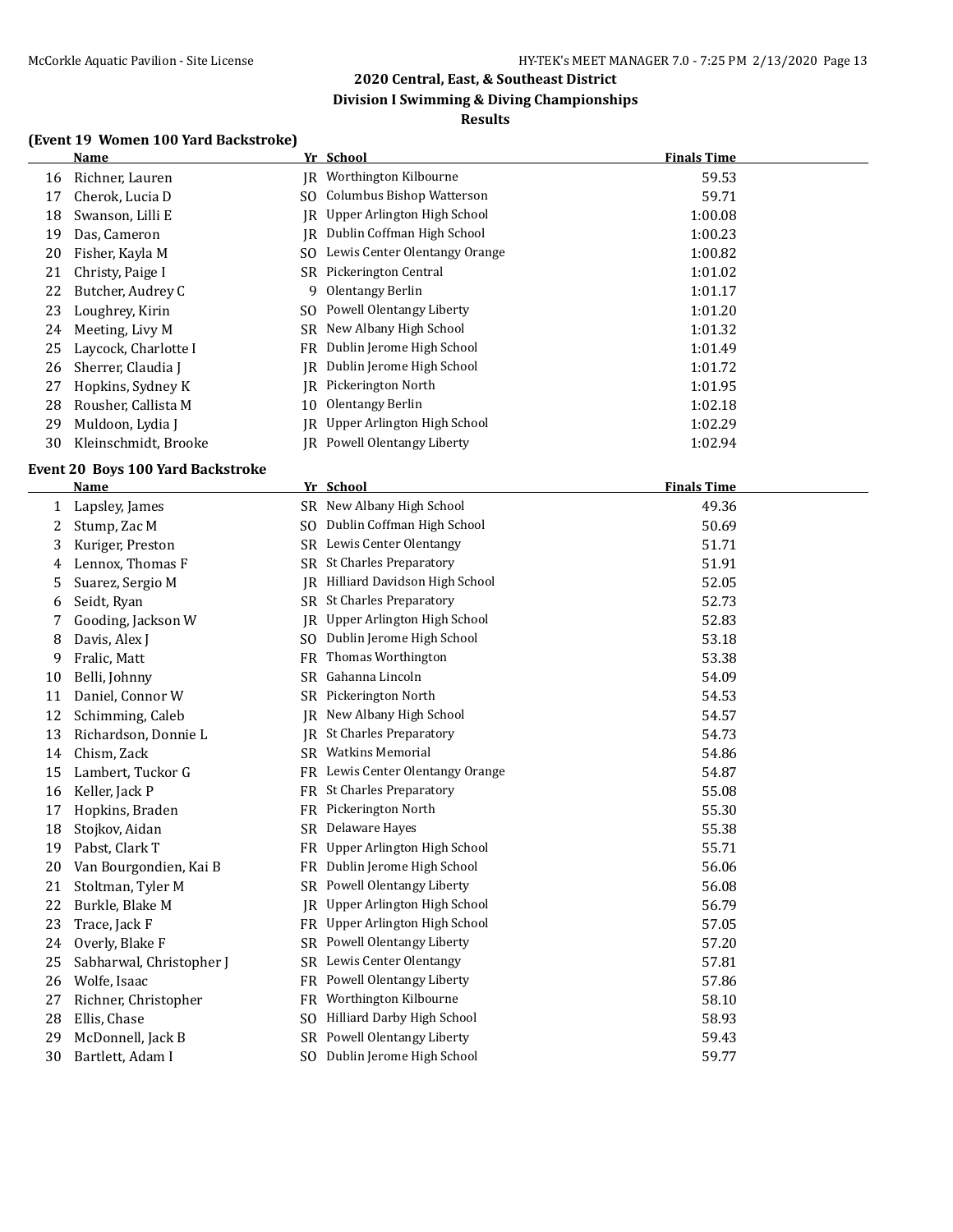**Division I Swimming & Diving Championships**

#### **Results**

## **Event 21 Women 100 Yard Breaststroke**

|    | Name              |                | Yr School                        | <b>Finals Time</b> |  |
|----|-------------------|----------------|----------------------------------|--------------------|--|
| 1  | Andrews, Ellie G  | IR             | Dublin Coffman High School       | 1:01.60            |  |
| 2  | Bailey, Hannah K  |                | SR Dublin Coffman High School    | 1:03.08            |  |
| 3  | Boals, Sydney     | IR             | New Albany High School           | 1:04.59            |  |
| 4  | Butcher, Grace    | 12             | Olentangy Berlin                 | 1:04.64            |  |
| 5  | Rider, Grace A    | FR             | Columbus Bishop Watterson        | 1:04.81            |  |
| 6  | Ellsworth, Emily  | SO.            | Westerville South                | 1:05.54            |  |
| 7  | Fisher, Eloise    | SO.            | Gahanna Lincoln                  | 1:06.44            |  |
| 8  | Kiss, Sami        | SO.            | Gahanna Lincoln                  | 1:06.70            |  |
| 9  | Catalano, Avery M | S <sub>0</sub> | Upper Arlington High School      | 1:06.88            |  |
| 10 | Keaton, Lindsey N | SR             | Pickerington North               | 1:07.09            |  |
| 11 | DeCarlo, Evie     | S <sub>0</sub> | Worthington Kilbourne            | 1:07.33            |  |
| 12 | Rogers, Aislin S  | SR             | Dublin Coffman High School       | 1:07.61            |  |
| 13 | Bernsdorf, Alaina | SR             | Westerville North High School    | 1:07.94            |  |
| 14 | Turnbull, Regan A | IR.            | Pickerington North               | 1:08.14            |  |
| 15 | Gehring, Brogan F | <b>SR</b>      | Hilliard Davidson High School    | 1:08.26            |  |
| 16 | Delma, Paige      | FR             | Worthington Kilbourne            | 1:08.37            |  |
| 17 | Smith, Lauren A   | SO.            | Dublin Jerome High School        | 1:08.53            |  |
| 18 | Shanahan, Molly   | SO.            | <b>Columbus Bishop Watterson</b> | 1:09.42            |  |
| 19 | Stacey, Maeve     | IR             | Westerville South                | 1:09.51            |  |
| 20 | Logan, Emma C     | IR.            | Lewis Center Olentangy Orange    | 1:09.67            |  |
| 21 | First, Ava L      | 9              | Olentangy Berlin                 | 1:10.26            |  |
| 22 | Croci, Ceci R     | <b>FR</b>      | Upper Arlington High School      | 1:10.42            |  |
| 23 | Ishida, Ellie     | SR             | Worthington Kilbourne            | 1:10.46            |  |
| 24 | Stacey, Gwen      | FR.            | Westerville South                | 1:10.57            |  |
| 25 | Rush, Lindsey C   | <b>SR</b>      | Upper Arlington High School      | 1:11.14            |  |
| 26 | Terflinger, Grace | SO.            | Canal Winchester                 | 1:11.18            |  |
| 27 | Garn, Makenna     | S <sub>0</sub> | Pickerington Central             | 1:11.96            |  |
| 28 | Lisch, Morgan     | FR.            | Powell Olentangy Liberty         | 1:12.11            |  |
| 29 | Colvin, Lydia P   | SR             | Powell Olentangy Liberty         | 1:13.50            |  |
| 30 | Bosler, Abigail   | SO.            | Westerville North High School    | 1:14.40            |  |

#### **Event 22 Boys 100 Yard Breaststroke**

|    | Name                  |     | Yr School                        | <b>Finals Time</b> |  |
|----|-----------------------|-----|----------------------------------|--------------------|--|
|    | Meyer, Jake C         |     | SR Upper Arlington High School   | 55.85              |  |
|    | Fry, Blake            | SR  | Canal Winchester                 | 56.27              |  |
| 3  | Gooding, Grant D      | FR  | Upper Arlington High School      | 56.58              |  |
| 4  | Oshida, Brendan J     |     | SR Dublin Coffman High School    | 57.41              |  |
| 5  | Elsrod, Will S        | IR  | <b>St Charles Preparatory</b>    | 57.73              |  |
| 6  | Miller, Max M         | SR  | Powell Olentangy Liberty         | 58.18              |  |
| 7  | Smith, Ian            | SR  | Dublin Jerome High School        | 58.25              |  |
| 8  | Lu, Andy P            |     | FR Dublin Jerome High School     | 58.59              |  |
| 9  | Davis, Austin T       |     | SR Dublin Jerome High School     | 58.64              |  |
| 10 | Daly, Patrick         | IR. | New Albany High School           | 58.73              |  |
| 11 | List, Mitchell H      | IR  | <b>St Charles Preparatory</b>    | 58.84              |  |
| 12 | Riegler, McCord       | IR  | Gahanna Lincoln                  | 58.90              |  |
| 13 | Iversen, Isaac C      | SR  | Powell Olentangy Liberty         | 59.50              |  |
| 14 | Hopkins, Jared        | SO. | Hilliard Darby High School       | 59.58              |  |
| 15 | Nadur, Joseph Z       | SO. | Dublin Coffman High School       | 59.91              |  |
| 16 | Weidenhamer, Graham O | IR  | Lewis Center Olentangy Orange    | 59.94              |  |
| 17 | Miller, Seth M        |     | <b>SR</b> St Charles Preparatory | 1:00.32            |  |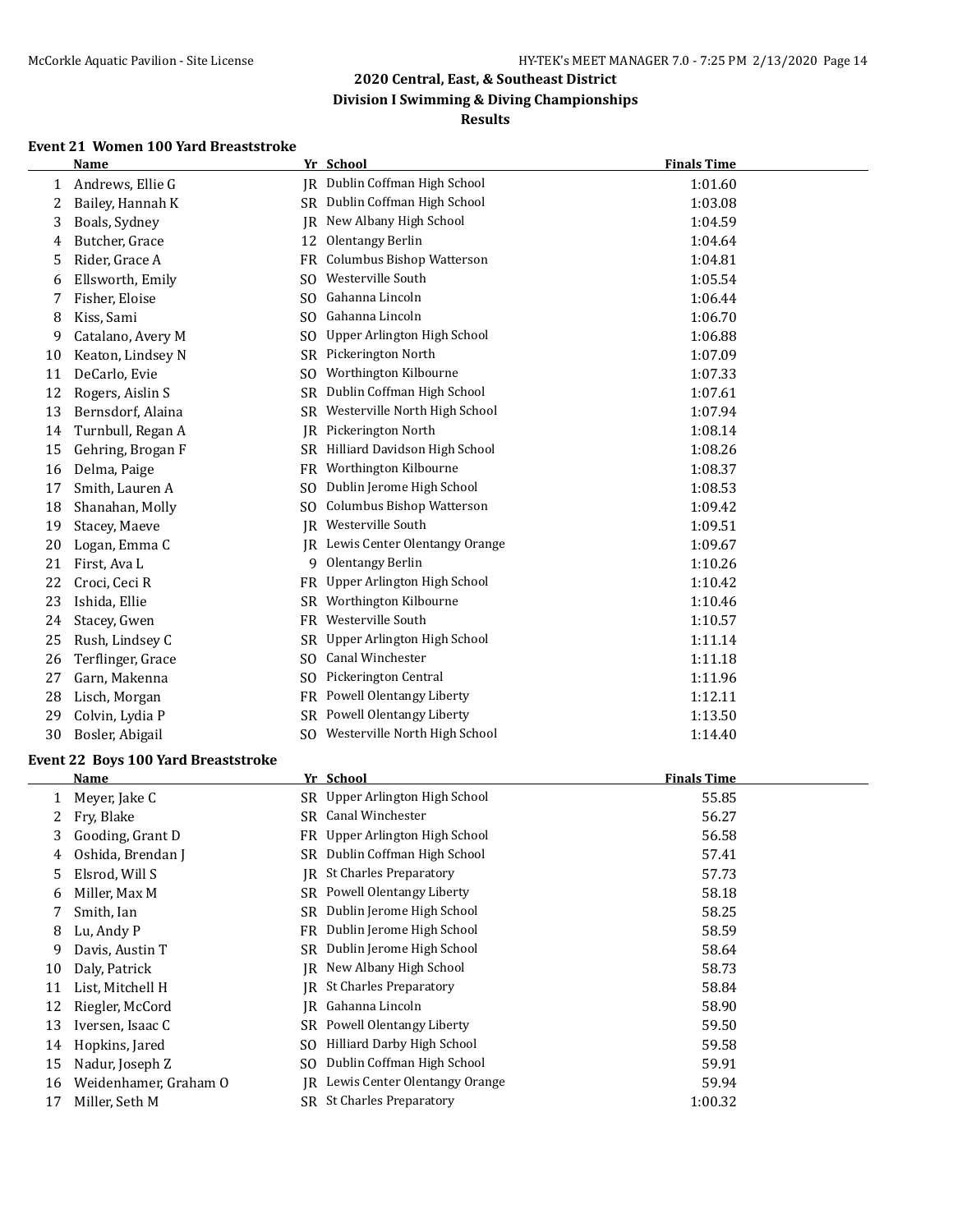## **Division I Swimming & Diving Championships**

## **Results**

## **(Event 22 Boys 100 Yard Breaststroke)**

|       | <b>Name</b>                             | Yr School                        | <b>Finals Time</b> |
|-------|-----------------------------------------|----------------------------------|--------------------|
| 18    | Hansen, Issaac                          | SR Watkins Memorial              | 1:00.40            |
| 19    | Maruniak, Casey                         | SO Hilliard Darby High School    | 1:00.57            |
| 20    | Richardson, Donnie L                    | JR St Charles Preparatory        | 1:00.66            |
| 21    | Schwartz, Marcus                        | FR Pickerington North            | 1:00.69            |
| 22    | Doddi, Ronith S                         | SR Dublin Jerome High School     | 1:00.77            |
| 23    | Johanssen, Owen D                       | FR Hilliard Davidson High School | 1:00.80            |
| 24    | Parsons, Robert                         | SR New Albany High School        | 1:01.37            |
| 25    | Cross, Carson                           | SR Hilliard Bradley High School  | 1:01.57            |
| 26    | Tarlton, Troy N                         | JR Hilliard Davidson High School | 1:02.82            |
| 27    | Deerwester, Mason M                     | SO Hilliard Davidson High School | 1:03.28            |
| 28    | Arlin, Alex M                           | SR New Albany High School        | 1:03.75            |
| 29    | Ray, Patrick J                          | FR Upper Arlington High School   | 1:04.42            |
| 30    | Reed, Carson A                          | 11 Olentangy Berlin              | 1:04.43            |
|       | Event 23 Women 400 Yard Freestyle Relay |                                  |                    |
|       | Team                                    | <b>Relay</b>                     | <b>Finals Time</b> |
| 1     | Upper Arlington High School             |                                  | 3:26.43            |
| 2     | New Albany High School                  |                                  | 3:27.36            |
| 3     | Dublin Coffman High School              |                                  | 3:28.92            |
| 4     | <b>Columbus Bishop Watterson</b>        |                                  | 3:32.36            |
| 5     | Dublin Jerome High School               |                                  | 3:35.92            |
| 6     | Gahanna Lincoln                         |                                  | 3:36.45            |
| 7     | Lewis Center Olentangy                  |                                  | 3:37.54            |
| 8     | Westerville Central HS                  |                                  | 3:38.22            |
| 9     | Lewis Center Olentangy Orange           |                                  | 3:41.93            |
| 10    | Powell Olentangy Liberty                |                                  | 3:45.38            |
| 11    | Thomas Worthington                      |                                  | 3:47.51            |
| 12    | Pickerington North                      |                                  | 3:49.01            |
| 13    | Mount Vernon                            |                                  | 3:50.03            |
| 14    | Westerville North High School           |                                  | 3:50.85            |
| 15    | Delaware Hayes                          |                                  | 3:54.19            |
| 16    | Lancaster High School                   |                                  | 3:54.57            |
| 17    | Grove City                              |                                  | 3:55.01            |
| 18    | <b>Watkins Memorial</b>                 |                                  | 3:55.02            |
| 19    | Olentangy Berlin                        |                                  | 3:56.02            |
| 20    | Hilliard Bradley High School            |                                  | 3:56.16            |
|       | Worthington Kilbourne                   |                                  | 3:56.20            |
| 22    | Hilliard Davidson High School           |                                  | 3:56.69            |
| 23    | New Philadlephia High School            |                                  | 3:59.49            |
| 24    | Westerville South                       |                                  | 3:59.96            |
| 25    | Pickerington Central                    |                                  | 4:00.70            |
| 26    | Dublin Scioto                           |                                  | 4:01.94            |
| 27    | Hilliard Darby High School              |                                  | 4:03.23            |
| 28    | <b>Central Crossing</b>                 |                                  | 4:04.49            |
| 29    | <b>Columbus St Francis Desales</b>      |                                  | 4:05.02            |
| $---$ | Marysville High School                  |                                  | DQ                 |
|       | Event 24 Boys 400 Yard Freestyle Relay  |                                  |                    |
|       | <b>Team</b>                             | Relay                            | <b>Finals Time</b> |
| 1     | Upper Arlington High School             |                                  | 3:05.13            |
| 2     | Dublin Jerome High School               |                                  | 3:07.43            |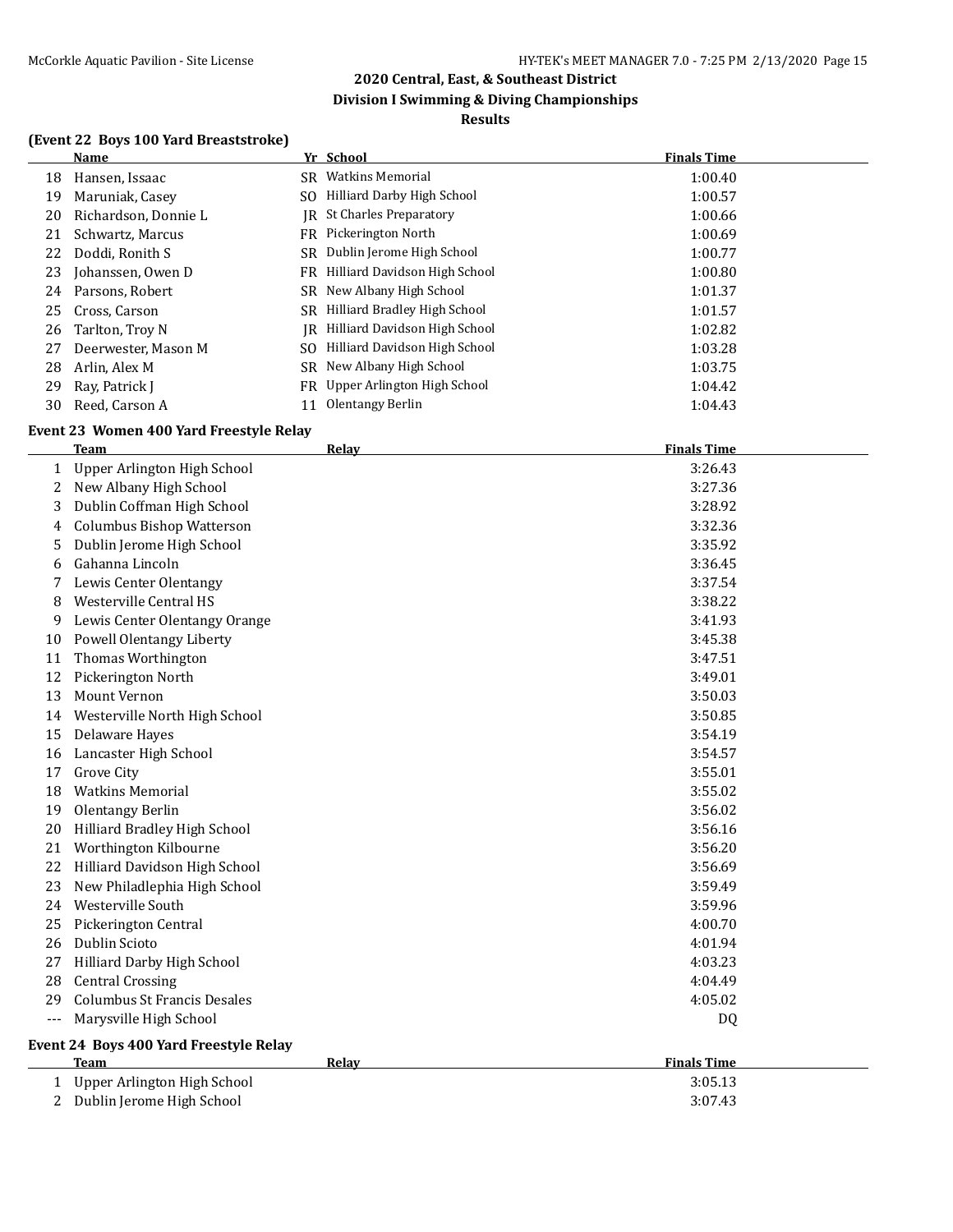**Division I Swimming & Diving Championships**

#### **Results**

#### **(Event 24 Boys 400 Yard Freestyle Relay)**

|            | <b>Team</b>                                       | Relay        | <b>Finals Time</b> |
|------------|---------------------------------------------------|--------------|--------------------|
| 3          | <b>Powell Olentangy Liberty</b>                   |              | 3:08.63            |
| 4          | <b>St Charles Preparatory</b>                     |              | 3:10.17            |
| 5          | Dublin Coffman High School                        |              | 3:11.55            |
| 6          | New Albany High School                            |              | 3:11.78            |
|            | Hilliard Darby High School                        |              | 3:14.44            |
| 8          | Gahanna Lincoln                                   |              | 3:14.93            |
| 9          | Pickerington North                                |              | 3:17.72            |
| 10         | Thomas Worthington                                |              | 3:18.61            |
| 11         | Worthington Kilbourne                             |              | 3:23.26            |
| 12         | Lewis Center Olentangy                            |              | 3:23.27            |
| 13         | Westerville North High School                     |              | 3:26.53            |
| 14         | Delaware Hayes                                    |              | 3:28.14            |
| 15         | Hilliard Davidson High School                     |              | 3:28.50            |
| 16         | Dublin Scioto                                     |              | 3:31.30            |
| 17         | Grove City                                        |              | 3:32.74            |
| 18         | <b>Watkins Memorial</b>                           |              | 3:34.40            |
| 19         | Hilliard Bradley High School                      |              | 3:36.74            |
| 20         | Olentangy Berlin                                  |              | 3:36.91            |
| 21         | Pickerington Central                              |              | 3:37.01            |
| 22         | Big Walnut High School                            |              | 3:38.11            |
| 23         | Marion Harding High School                        |              | 3:40.64            |
| 24         | Westerville Central HS                            |              | 3:42.13            |
| 25         | Lewis Center Olentangy Orange                     |              | 3:42.96            |
| 26         | Westerville South                                 |              | 3:43.50            |
| 27         | Teays Valley High School                          |              | 3:52.16            |
| 28         | <b>Columbus Whetstone</b>                         |              | 3:53.73            |
| ---        | Reynoldsburg                                      |              | DQ                 |
|            | Event 101 Women 200 Yard Medley Relay Swim-off    |              |                    |
|            | <b>Team</b>                                       | Relay        | <b>Finals Time</b> |
| - Swim-off |                                                   |              |                    |
|            | 1 Dublin Jerome High School                       |              | 1:47.88            |
| 2          | Pickerington North                                |              | 1:48.14            |
|            | Event 117 Women 200 Yard Freestyle Relay Swim-off |              |                    |
|            | <b>Team</b>                                       | <b>Relay</b> | <b>Finals Time</b> |

 **- Swim-off** 1 Westerville Central HS 1:38.02 2 Dublin Jerome High School 1:38.25

#### **Scores - Women**

|                                | Women - Team Rankings - Through Event 117 |                                   |     |
|--------------------------------|-------------------------------------------|-----------------------------------|-----|
| 1. New Albany High School      | 378                                       | 2. Dublin Coffman High School     | 288 |
| 3. Upper Arlington High School | 279                                       | 4. Gahanna Lincoln                | 216 |
| 5. Dublin Jerome High School   | 165                                       | 6. Columbus Bishop Watterson      | 154 |
| 7. Lewis Center Olentangy      | 118                                       | 8. Westerville Central HS         | 106 |
| 9. Worthington Kilbourne       | 86                                        | 10. Powell Olentangy Liberty      | 82  |
| 11. Delaware Hayes             | 67                                        | 12. Pickerington North            | 65  |
| 13. Olentangy Berlin           | 62                                        | 14. Westerville North High School | 41  |
| 15. Watkins Memorial           | 34                                        | 16. Westerville South             | 30  |